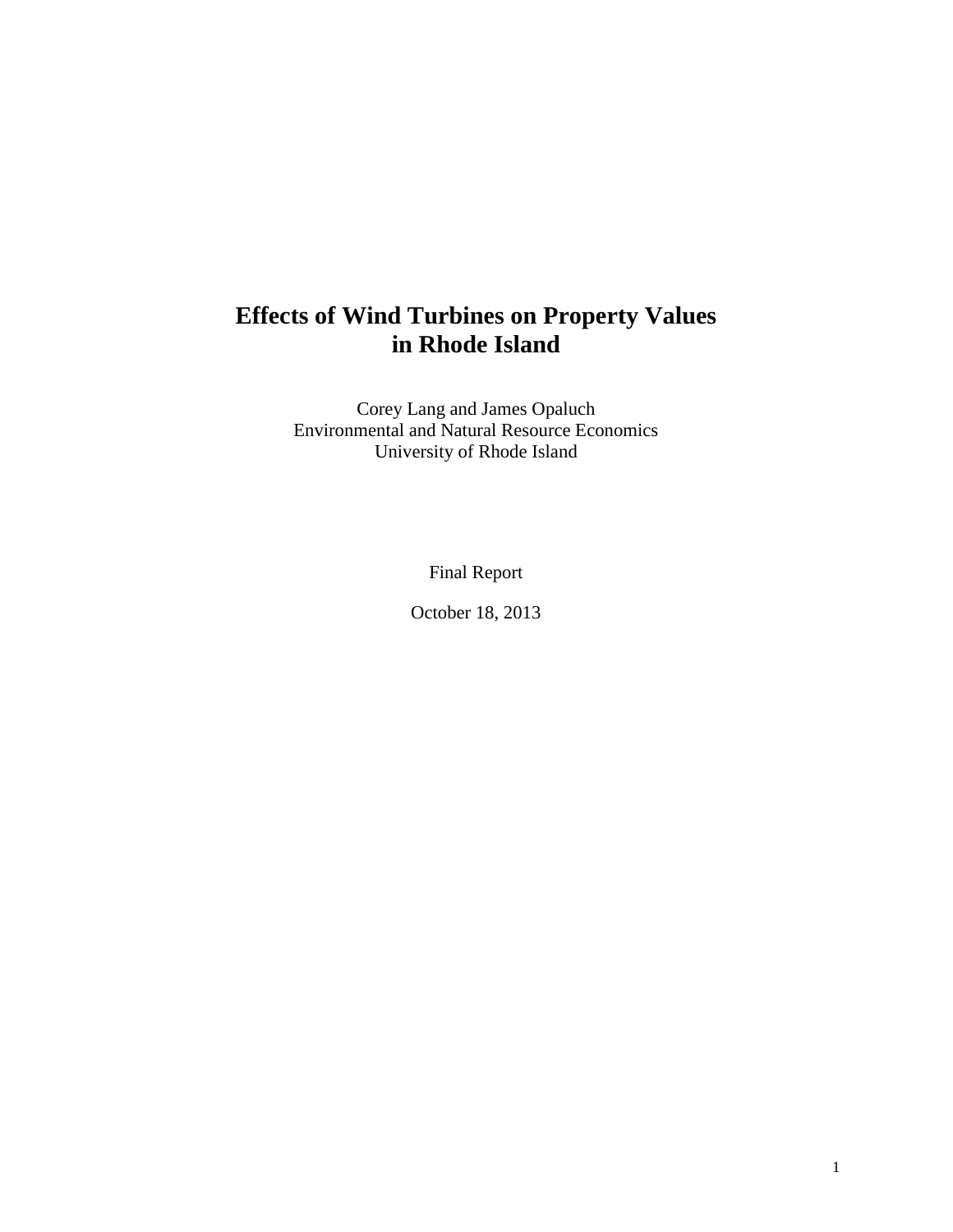## **Executive Summary**

This study assesses of the effect that onshore wind turbines have on nearby property values in Rhode Island. The state of Rhode Island established the RIWINDS program in 2006 to promote the development of wind energy in the state, with the goal of meeting 15% of the state's electrical consumption with wind energy. Yet progress towards that goal has been slow. Wind energy proposals commonly meet with strong opposition despite widespread public support for wind energy in the abstract, and a major source of opposition that is commonly articulated is a concern that wind turbines may adversely affect property values. As a consequence, it is important to assess the extent to which wind turbines affect transaction prices of nearby properties.

## *Methodology*

The study estimates the effect of wind towers on property prices using the Hedonic Price technique. The Hedonic method is a statistical approach that uses extensive data on property transactions to identify the extent to which transaction prices are affected by various characteristics of the properties and their surroundings. Characteristics of the property include such factors as the size of the house, size of the lot, number of bedrooms, number of bathrooms, among other characteristics of the property. Neighborhood characteristics might include factors such as ocean views, crime rates, nearby industrial developments, among others. The key factor for purposes of this study is the effect, if any, that nearby wind turbines have on property prices.

This study uses data from 48,554 single-family, owner-occupied housing transactions within five miles of turbine sites in Rhode Island over the time period from January 2000 to February 2013. Of these transactions, 3,254 are for properties that are within one mile of the wind turbine, and it is these observations that are critical for estimating the impacts. If wind turbines have an adverse impact on property transaction prices, then we should find that transactions for properties that are located closer to the wind turbine (e.g., within ½ mile) should sell for systematically lower prices than those located further from the wind turbine (e.g., 3 to 5 miles), after controlling for other characteristics of the various properties and their surroundings.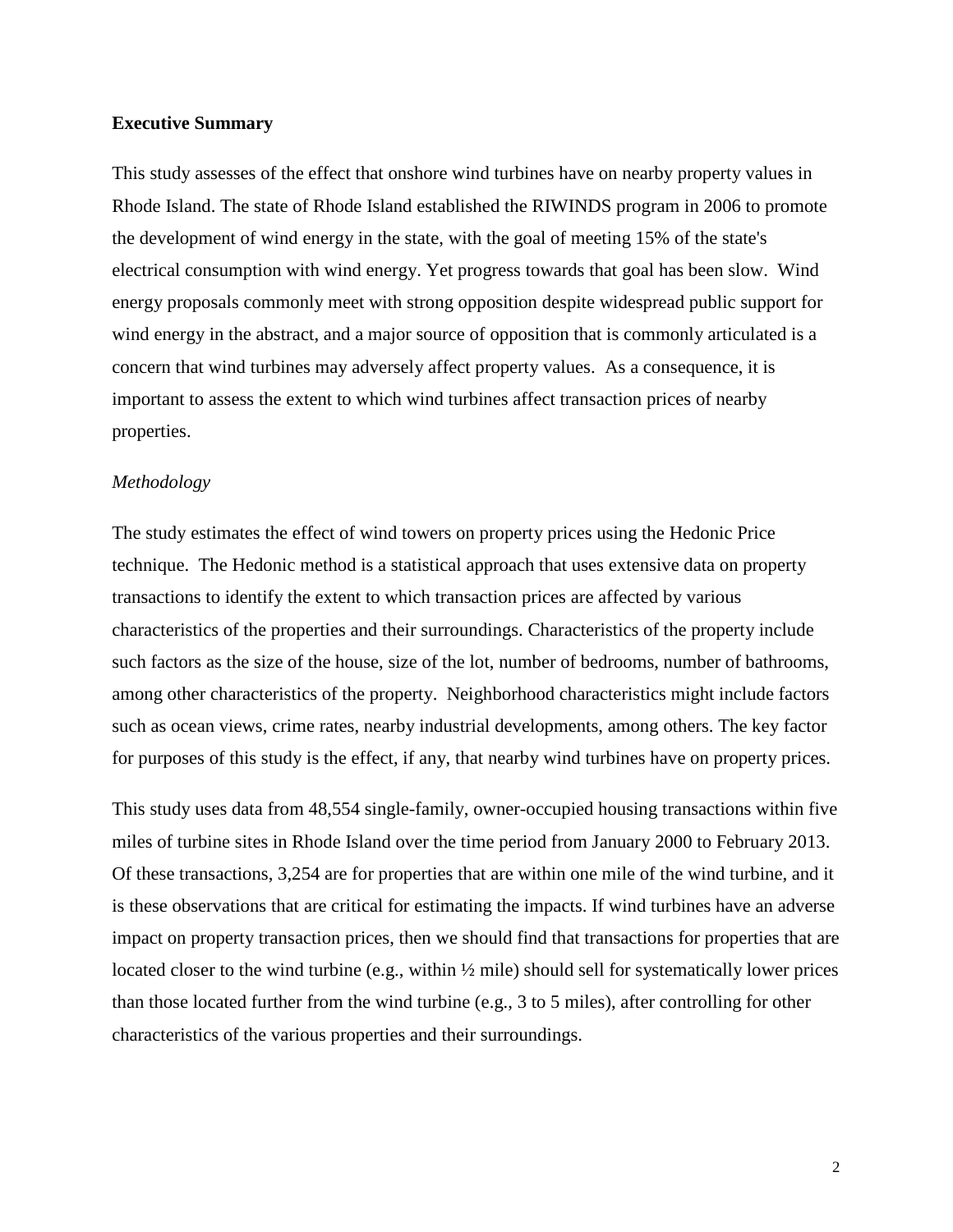In addition to distance to the wind tower, we also consider other factors related to the wind turbine that could influence effects on property values. First, one might expect a larger wind turbine to have a greater effect on values of nearby properties than would a smaller wind tower, all else equal. Second, some properties may be located near a wind turbine, but potential effects might be mitigated because the view and/or the sound from the wind turbine might be blocked, in whole or in part, by topography or other obstructions, such as trees or large buildings. Third, one might expect that a wind turbine might have a larger impact on property values in a location that is otherwise pristine, as compared to a location that is already highly industrialized prior to construction of the wind turbine. We carry out analyses of these factors by augmenting our housing price sales data with information on size of wind towers, GIS data on the land use categories in the surroundings and site visits to 1,354 properties located closest to wind turbines.

We estimate the effects of wind towers considering three periods: transactions that occurred prior to any consideration of the wind tower at a particular site, transactions occurring after public announcement but before construction begins, and transactions occurring after construction. We employ a difference-in-differences approach, which compares before-and-after price differentials for properties near wind turbines with price differentials for other properties in the same time period and in the same general area, but that are located further away from a wind turbine. The advantage of this approach is it corrects for events in housing markets that have no connection to the wind turbine, but that occurred in the same time period. For example, housing prices might be generally be increasing over the time period in question, or prices might be declining, as during the crash in housing prices that occurred starting in 2006. These factors are general trends that vary over time, but will have the same effect on transactions prices for houses close a wind turbine and houses in the same general area but are further from the wind turbine. As a consequence, the difference-in-differences approach corrects for these kinds of unrelated factors whose timing may just have happened to coincide with construction of the wind turbine.

#### *Results and Conclusions*

Across a wide variety of specifications, the results indicate that wind turbines have no statistically significant impact on house prices. For houses within a half mile of a turbine, the point estimate of price change for properties within ½ mile relative to properties 3-5 miles away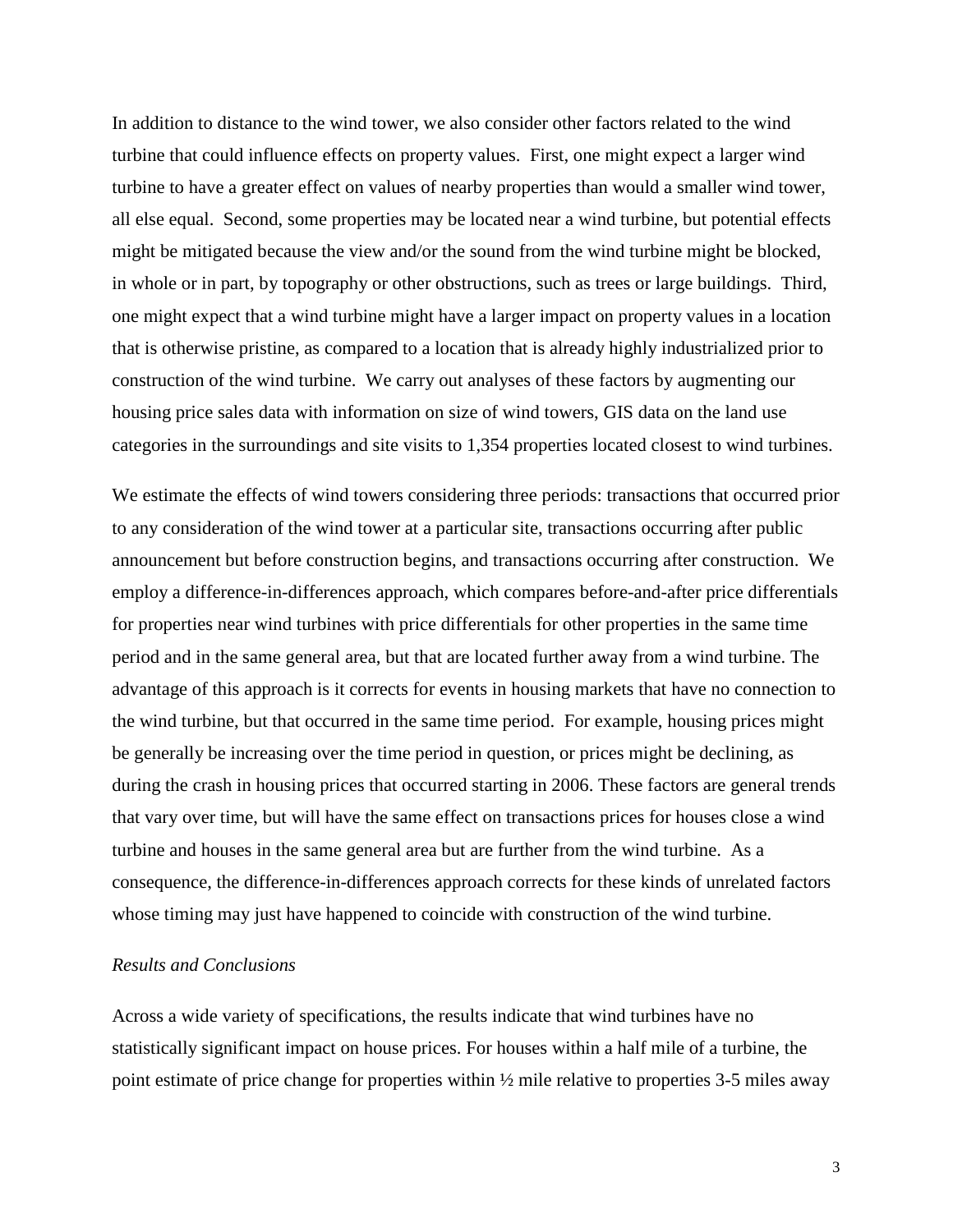is -0.2%. So our best estimate is wind towers have no virtually effect on prices of nearby properties.

But by the very nature of any statistical analysis, exact measures of price changes are not constructed. Rather, statistical analyses are based on "confidence intervals", where the analyst might conclude they are 90% sure that any effect on housing prices would fall within some particular range. Our principle finding is that the best estimate is that there is no price effect, and we can say with 90% level of confidence if there is a price effect, it is roughly 5.2% or less. Thus, while we cannot conclude for sure that there is no effect on housing prices, there is no statistical evidence of a large, adverse effect.

One challenge in estimating the effects of wind turbines on housing prices is that most wind turbines were built within the past few years, and there are relatively few property sales in the immediate vicinity of wind turbines (or for that matter, at other specific locations) in such a short time period. We expect that the precision of estimates will increase over time, as more transactions occur. Hence, we recommend that that the analysis be repeated in a few years when a more robust data set with additional property transactions become available.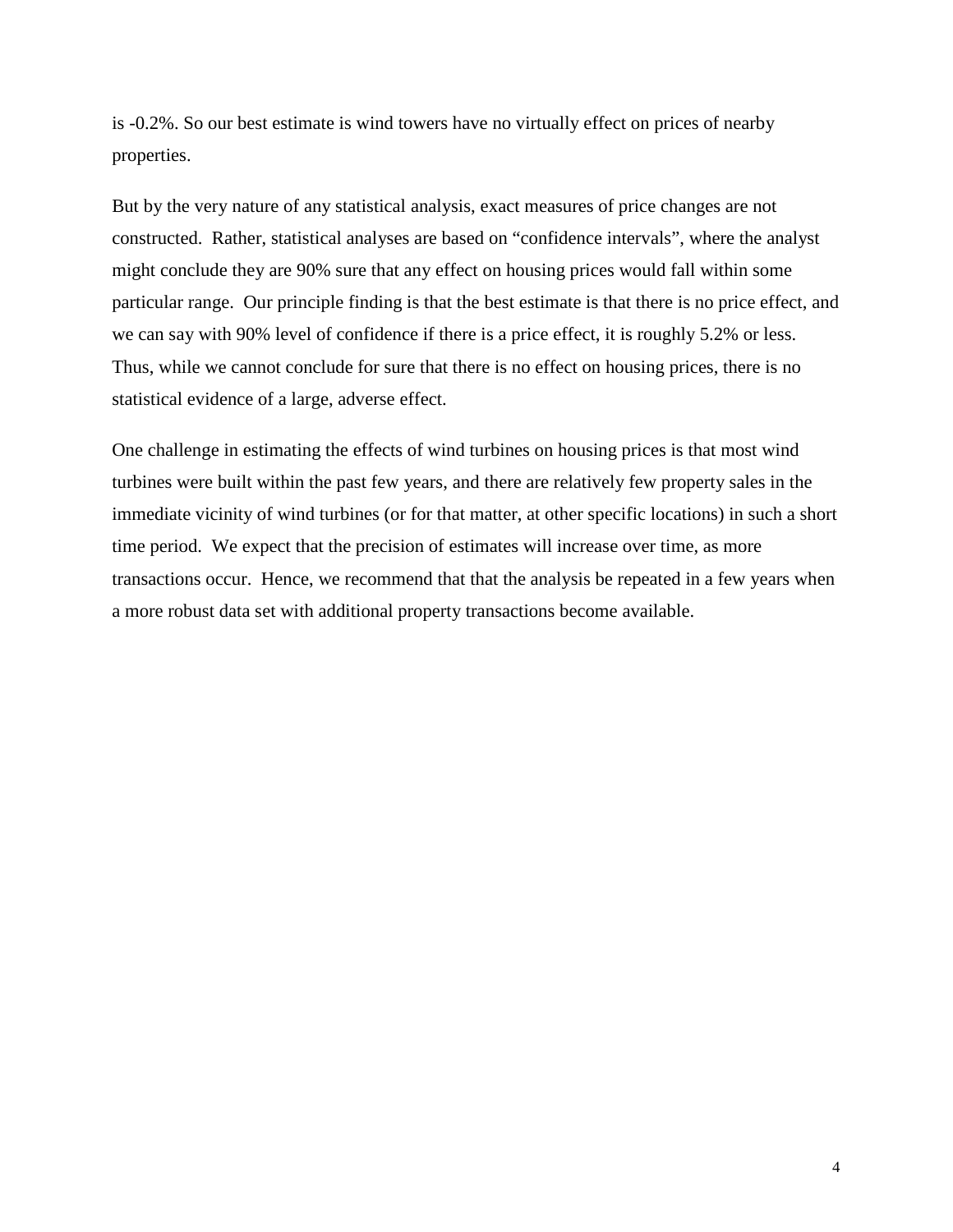#### **1. Introduction**

Society is highly dependent on high polluting and nonrenewable fossil fuels that constitute roughly 80% our energy supplies. There is increasing recognition that we need to develop new low polluting renewable energy sources, and wind power is among the most promising technologies. As of December 2012, there are over 200,000 wind towers around the world with combined nameplate capacity of nearly 300 GW, and wind energy is among the fastest growing energy sources (Global Wind Energy Council 2013).

Public opinion polls commonly find a strong majority of respondents indicating support for wind power in general, with up to 90% of respondents voicing support for wind energy (e.g., Firestone and Kempton 2007, Mulvaney et al. 2013). Despite the stated preference for wind energy in the abstract, proposed wind energy projects frequently meet with fervent opposition by the local community. Numerous reasons have been given for opposition to wind turbines, ranging from adverse effects on birds, bats and other wildlife, aesthetic effects by compromising views, annoyance and potentially even health problems related to noise and shadow flicker, and a general industrialization of the landscape. One of the most common concerns voiced by nearby residents is the potential impact of wind towers on property values (Hoen et al. 2011).

Property values are an important issue in and of themselves, but also reflect an accumulation of preferences for the suite of impacts caused by turbines. For example, if wind turbines created adverse effects due to noise, visual disamenities or other nuisance effects, nearby property values would likely reflect these effects. Further, hedonic valuation theory (reviewed in Section 2) suggests that property values should decrease enough such that homeowners are indifferent between living near a turbine or paying more to live far away. Importantly, this disparity in house values can quantify the cost to nearby residents to be used in cost-benefit analysis of wind energy expansion.

This paper examines the effect of wind turbines on property values in Rhode Island. While Rhode Island is the smallest state in U.S., it is the second most densely populated. Given this and the fact that 12 turbines have been erected at 10 sites in the past seven years, Rhode Island offers an excellent setting to examine homeowner preferences for wind turbines because there are so many observations on property transactions. We construct a data set of 48,554 single-family, owner-occupied transactions within five miles of a turbine site over the time range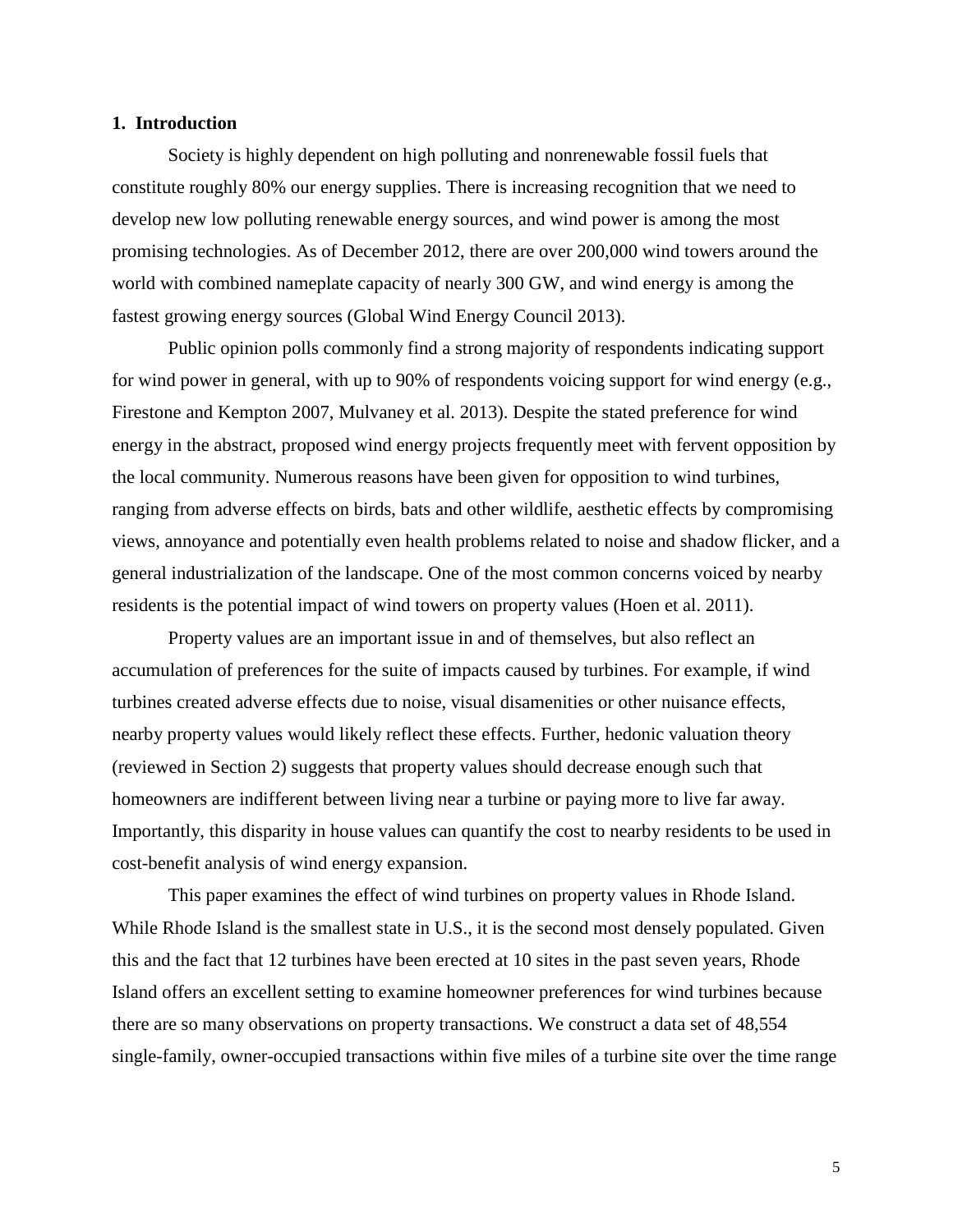January 2000 to February 2013. Furthermore, 3,254 of these transactions occur within one mile, and it is these observations that are critical for understanding the impacts.

Beyond sample size, Rhode Island is an excellent case study because turbine development is plausibly exogenous to changes in house prices, unlike many other settings. In Rhode Island, the wind turbines have been sited and built by the state government or private parties, often with opposition from nearby homeowners (Faulkner 2013). Thus, the possibility that a community collectively decides to build a turbine and such a community may have different house price dynamics is not an issue here. In addition, these are not large-scale wind farm developments and there is no major wind industry so-to-speak, so there is essentially no local economic impact through job creation or lease payments to property owners as is the case in Iowa and Texas (Brown et al. 20[1](#page-5-0)2, Slattery et al.  $2011$ ).<sup>1</sup> Thus, Rhode Island sales prices should offer an unadulterated reflection of homeowner preferences.

Within a hedonic valuation framework, we estimate a difference-in-differences (DD) model. In the most basic model, the treatment group is defined by proximity; we create concentric rings around turbines and regard the set of houses in each distance band as a separate treatment group. We define two distinct treatments. The first is when it is publicly announced that a wind turbine will be built at a specific location; this aspect of the model determines if homeowner's expectations of disamenities affects property values. The second is when the construction of the turbine is completed and measures if the realized disamenity has an effect on property values.

Proximity is a crude measure of the potential impacts of a wind turbine, and we took several additional steps to model likely impacts. We delve into heterogeneous impacts by the size of the turbine and the setting (i.e., industrial or residential area). In addition, we account for the fact that other obstructions such as large buildings or trees might mitigate the effects of a nearby wind tower on particular properties. To do so we physically visited 1,354 properties that transacted after construction that are within two miles of a turbine to assess the extent of view of the turbine. $<sup>2</sup>$  $<sup>2</sup>$  $<sup>2</sup>$ </sup>

<span id="page-5-0"></span><sup>&</sup>lt;sup>1</sup> Two exceptions exist. The owner of the North Kingstown Green Turbine pays \$150/year to the dozen or so residents in the same development as the turbine and the Tiverton turbine offsets electricity expenditure to residents of the Sandy Woods Farm community. Only a single transaction in our data set occurred after turbine construction

<span id="page-5-1"></span>for these houses affected by payments, thus we feel confident that our results are unaffected by payments.  $2 \text{ In the appendix, we also examine the property value impacts of shadow flicker, though there are very few }$ observations affected.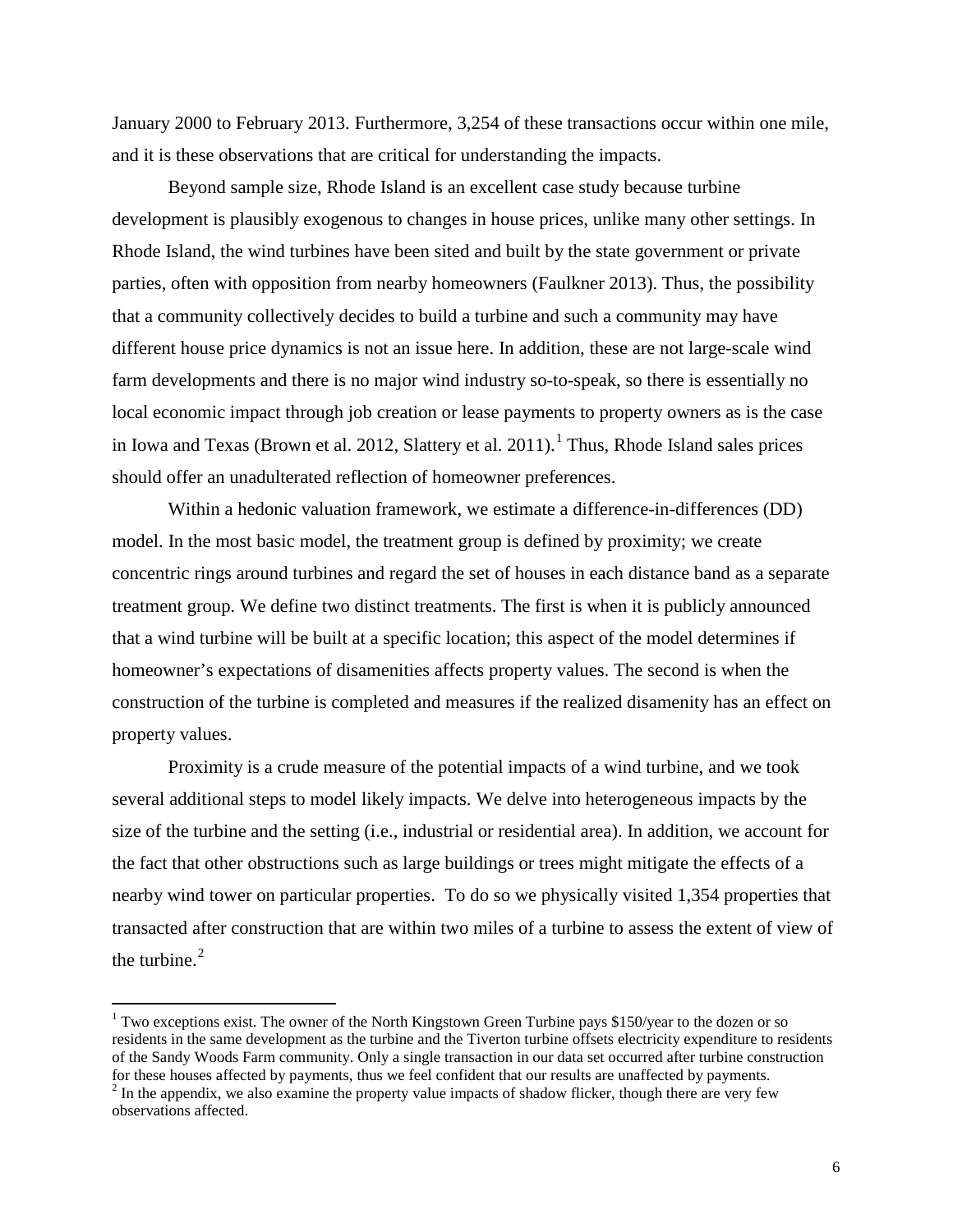Across a wide variety of specifications, the results indicate that wind turbines have no negative statistical impacts on house prices, in either the post public announcement phase or post construction phase. For houses within a half mile of a turbine, the point estimate of price change relative to houses 3-5 miles away is -0.4%. While the standard error of the point estimate is not small (3.8%), we can rule out negative impacts greater than 5.2% with 90% confidence. The DD models indicate that turbines are built in less desirable areas to begin with, which is consistent with intuition because several turbines are built near highways or industrial areas. However, even when we isolate residential areas where turbines are likely to contrast most with surroundings, our results still indicate no statistically significant negative price impacts. Further, our results suggest no statistically significant negative impacts to houses with unfettered views of a turbine. A repeat sales model corroborates these results.

The literature examining the impacts of wind turbines on property values is still in its infancy. There are several studies that suffer from small sample sizes or unsound econometric modeling. Sims and Dent (2007) used only post construction observations, and Sims et al. (2008) only had 199 observations – all within a half mile of a single wind farm. Neither of these studies use the DD framework, which is essential for controlling for confounding factors, either that exist prior to wind energy development or that affect all houses regardless of turbine construction. This is most evident for Sims and Dent (2007), who show an aerial picture of one of their study wind farms, and between it and the housing development is an already existent, enormous, open pit quarry, which surely could have affected housing prices prior to the wind farm. More recently, Sunak and Madlener (2012) collect 1,202 observed transactions, both before and after construction, but the model they estimate constrains the effect of construction to be constant across distance and the effect of distance to be constant across time.

Fortunately, better studies have been carried out recently. Heintzelman and Tuttle (2012) examine impacts of wind farms in three counties of Upstate New York using over 11,000 transactions and a specification that treats distance as a single continuous variable. They do find some significant price effects from proximity, though they are not consistent across counties. Their results imply that a newly built wind farm within a half mile of a property can decrease value by 8-35%. It is important to note, however, that the average distance to a turbine of a transaction in their data is over 10 miles, and they interpolate effects to close proximity. The strongest research to date is a recent report from Hoen et al. (2013), which updates Hoen et al.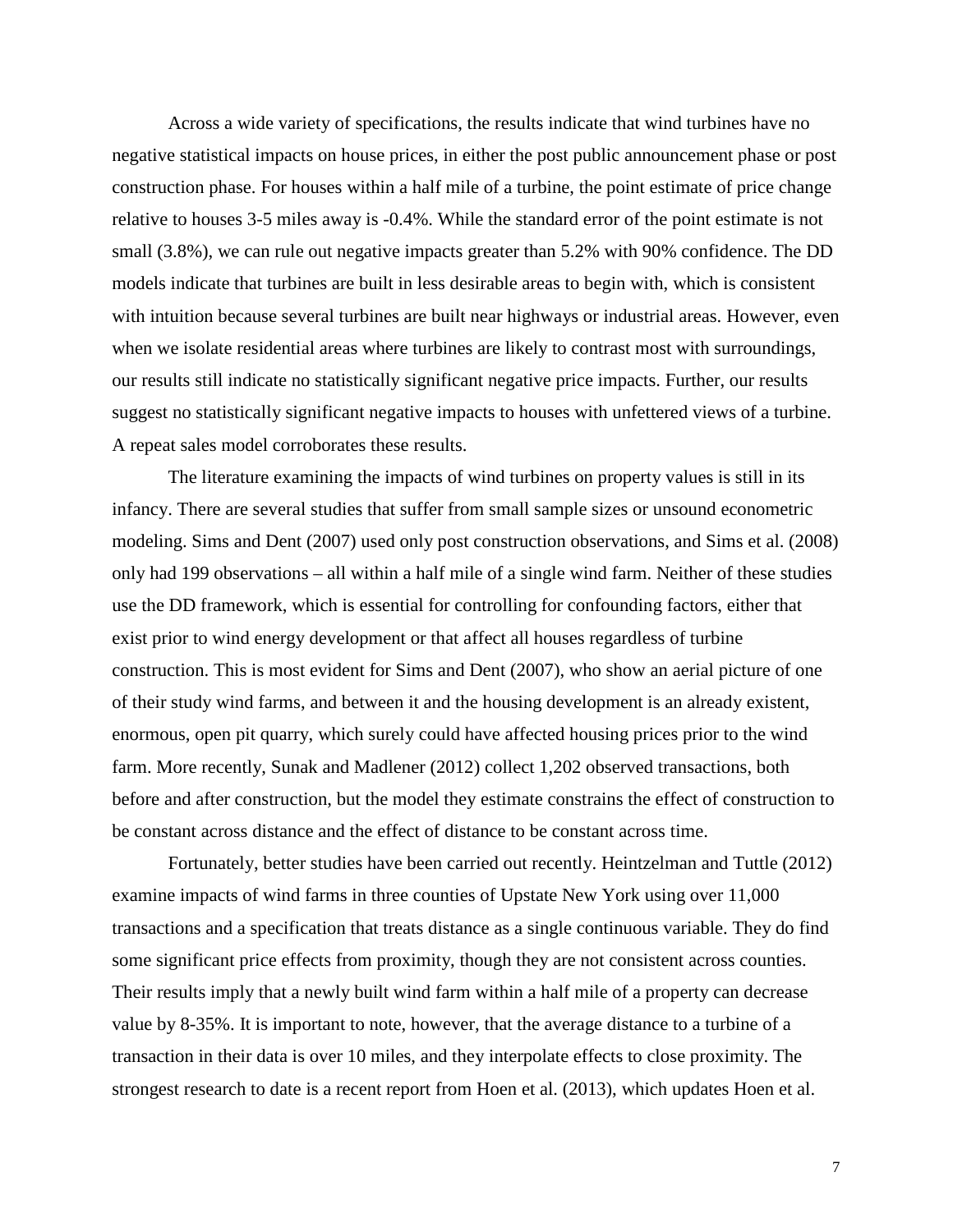(2011). They collect over 50,000 transactions within 10 miles of wind farms spanning 27 counties in nine states. They utilize a DD methodology similar to ours with distance bands around the wind farms and both a post announcement and post construction treatment. Similar to our results, Hoen et al. (2013) find no statistical effect of wind turbines on property values. It is important to note that both the Hoen et al. (2013) and Heintzelman and Tuttle (2012) results are for large scale wind farms with as many as 194 turbines, as distinct from our study that examines the case of individual wind turbines.

This paper contributes to the understanding of property value impacts of turbines by providing an econometrically sound analysis with far more observations than all but one existing analysis. Further, we go beyond proximity and offer the most thorough to-date analysis of how impacts may be heterogeneous due to viewshed of a property and size and setting of a turbine. Lastly, because we are working in a single state, we have been able to take part in multiple stakeholder meetings related to wind energy development and gain an understanding of the local perceptions, sentiments, and institutions, which have all informed our analysis. For instance, homeowners feel certain turbines are more odious than others, which suggested we should look for heterogeneous property value effects.

## **2. Methodology**

In the absence of explicit markets, there are generally two approaches that economists use to determine the value of environmental amenities and disamenities: revealed and stated preference methods (e.g., Freeman et al, 2003). Revealed preference methods use actual choices made by people to infer the value they place on an amenity. Stated preference methods infer values using responses of what individuals would do in a given situation, such as what is the most the individual would pay to participate in an activity rather than go without.

The Hedonic Price Method (HPM) is among the most popular revealed preference methods for determining values of non-market environmental amenities. The Hedonic method is based on the concept that many market commodities are comprised of several bundled attributes, and the market prices are determined by their attributes. Applied to residential properties, the price of a property is affected by attributes such as the size of the house, the size of the lot, the number of bathrooms, bedrooms, etc.; the neighborhood attributes such as the condition of nearby homes, the crime rate, quality of schools, etc.; and environmental attributes such as air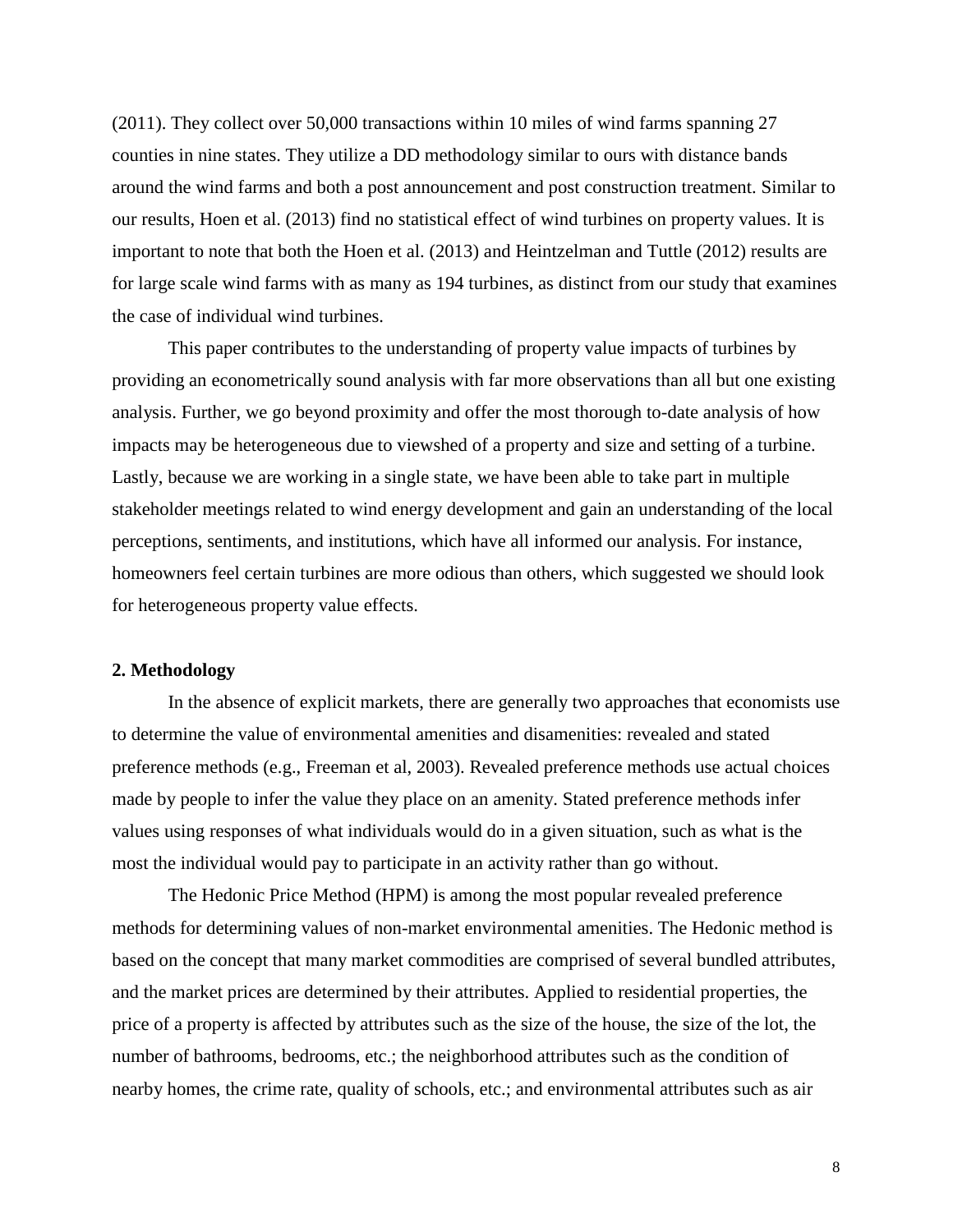quality, adjacent open space, ocean views, etc. The basic idea is that houses with desirable attributes (e.g., an ocean view) will be bid up by potential buyers, and the extent to which prices are bid up depends upon how much buyers value the attribute. If one can estimate the price premium associated with an attribute, one can gain insights into the extent to which potential buyers value an environmental amenity. HPM models have been applied to estimate implicit values associated with a wide range of amenities and disamenities: airport noise (Pope 2008), crime (Bishop and Murphy 2011), power plants (Lucas 2011), air quality (Bento et al. 2013), and school quality (Cellini et al. 2010).

This paper applies HPM to the impacts of wind turbines on property values. Within the HPM framework, we estimated a DD model. DD models typically compare treated units to untreated units, both before and after treatment has occurred. There are two modifications to the basic framework for our application. First, treatment is defined by distance and is thus continuous. In order to avoid parametric assumptions, we group houses into *D* discrete bands of concentric circles surrounding the location of a turbine. The furthest distance band is chosen such that no effect of the wind turbine is expected and serves as the control group. Second, instead of two time periods, we have three: 1) pre-announcement (PA), in which no one knows that a wind turbine will be built nearby, 2) post-announcement pre-construction (PAPC), which is after the public has been made aware that a turbine will be built, but prior to the construction, and 3) post construction (PC). PA is the before treatment time period, and we allow the two treatment periods, PAPC and PC, to have differential impacts on property values, the first based on expectations and the second based on the realized (dis)amenity. The specification is:

$$
\ln(p_i) = \sum_{k=2}^{D} \alpha_k \operatorname{dist}_{ki} + \beta_1 PAP C_i + \beta_2 P C_i
$$
  
+ 
$$
\sum_{k=2}^{D} \gamma_{1k} \operatorname{dist}_{ki} PAP C_i + \sum_{k=2}^{D} \gamma_{2k} \operatorname{dist}_{ki} P C_i
$$
  
+ 
$$
X'_i \delta + \varepsilon_i
$$
 (1)

where  $p_i$  is the sales price of transaction *i*,  $dist_{ki}$  is a dummy variable equal to one if transaction *i* is within the  $k^{th}$  distance band, and  $PAPC_i$  and  $PC_i$  are dummy variables equal to one if transaction *i* occurs PAPC or PC, respectively.  $X_i$  is a set of housing, location, and temporal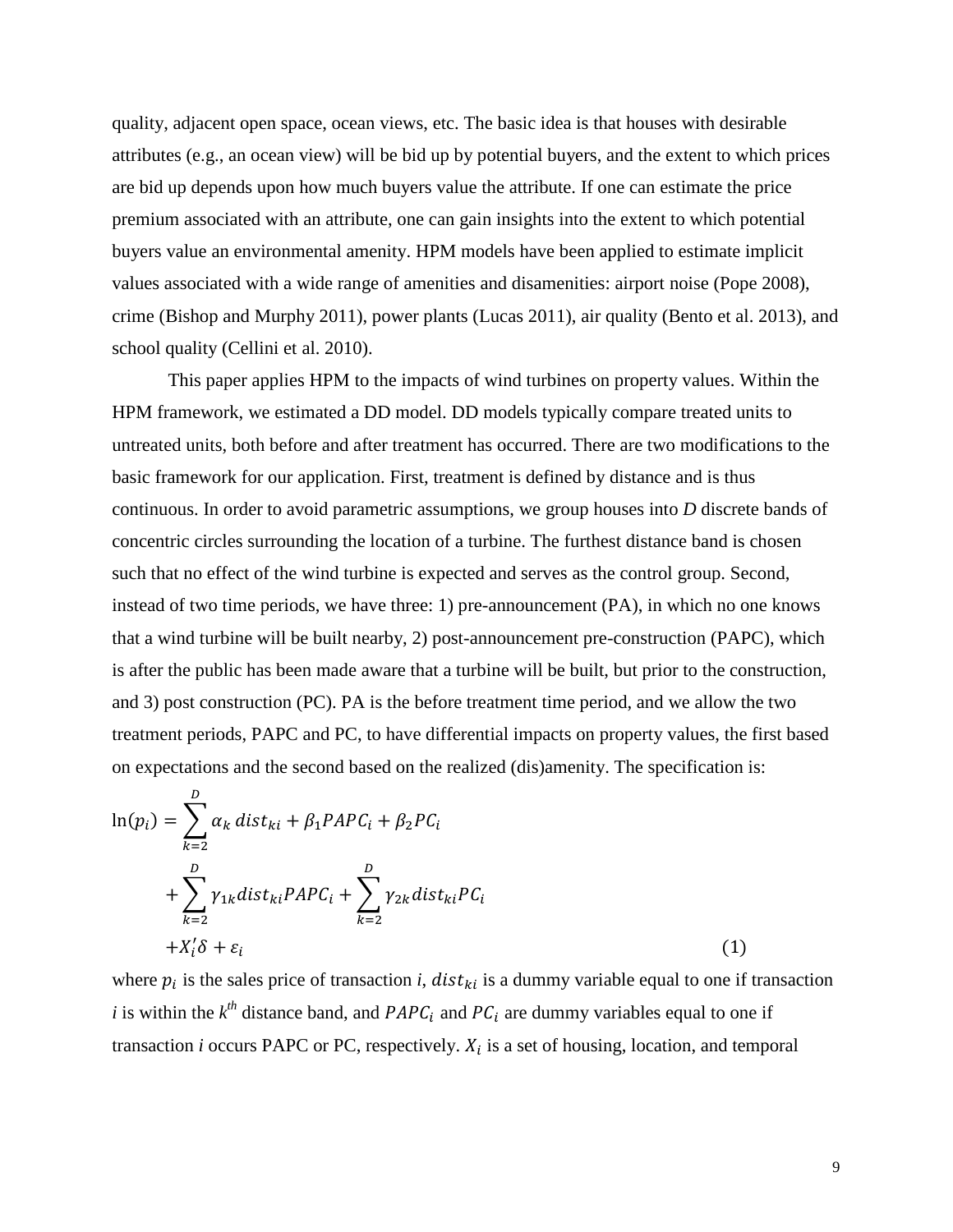controls.  $X_i$  also includes a constant to capture the omitted group of the 1<sup>st</sup> distance band in time period PA. Finally,  $\varepsilon_i$  is the error term.

The coefficients are interpreted as follows.  $\alpha_k$  measures the PA (i.e., pre-treatment) difference in housing prices for distance band *k* relative to distance ring 1.  $\beta_1$  and  $\beta_2$  measure the change in housing prices for distance band 1 (the control group) in the PAPC and PC time periods, respectively.  $\gamma_{1k}$  and  $\gamma_{2k}$  are the coefficients of interest and measure, for PAPC and PC, respectively, the differential change in property values from the pre-announcement time period for distance band *k* relative to the change in property values of distance band 1.

The timing of our data, 2000-2013, corresponds to the housing boom and bust. Further, as detailed in the next section, the PAPC and PC periods almost always occur during bust years. Relative to a simple before-after estimate of the impacts of wind turbines on property values using only houses in close proximity, the DD model goes a long way to mitigate spurious correlation creeping into the treatment effect coefficients. To further guard against spurious correlation, we follow the advice of Boyle et al. (2012) and include city by year-quarter fixed effects and an interaction of lot size and its square with city fixed effects and year fixed effects. The city by year-quarter fixed effects flexibly controls for the boom and bust in prices for each city separately. The lot size interactions not only allow the value of land to be different in each city, but allow the value to evolve over time with the boom and bust. For more standard reasons, we also include census tract fixed effects and we interact distance from the coast with city. Tract fixed effects capture time invariant locational heterogeneity.<sup>[3](#page-9-0)</sup> Interactions of coast and city allow the value of coastal living to change in different parts of Rhode Island. As with other DD estimators, identification of the treatment effects relies on the assumption that house prices would have changed identically across distance bands in the absence of turbines being built. See Figure A1 in the appendix for suggestive evidence that this assumption is reasonable.

<span id="page-9-0"></span> $3$  In the spirit of Abbott and Klaiber (2010), one may be concerned that the tract fixed effects and city by yearquarter fixed effects will capture all relevant variation needed for the identification of wind turbines on property values. The spatial scale of influence could reasonably be at the tract level, however, because the tract fixed effects do not vary over time, within tract temporal variation will identify the effect of turbines if there is one. Our intuition is that effects of turbines are much smaller than the scale of a city. Thus, even with the inclusion of city by yearquarter fixed effects will, there will still be within-city variation to identify property value impacts. Further, the five mile radius around each turbine includes 4.1 cities, on average.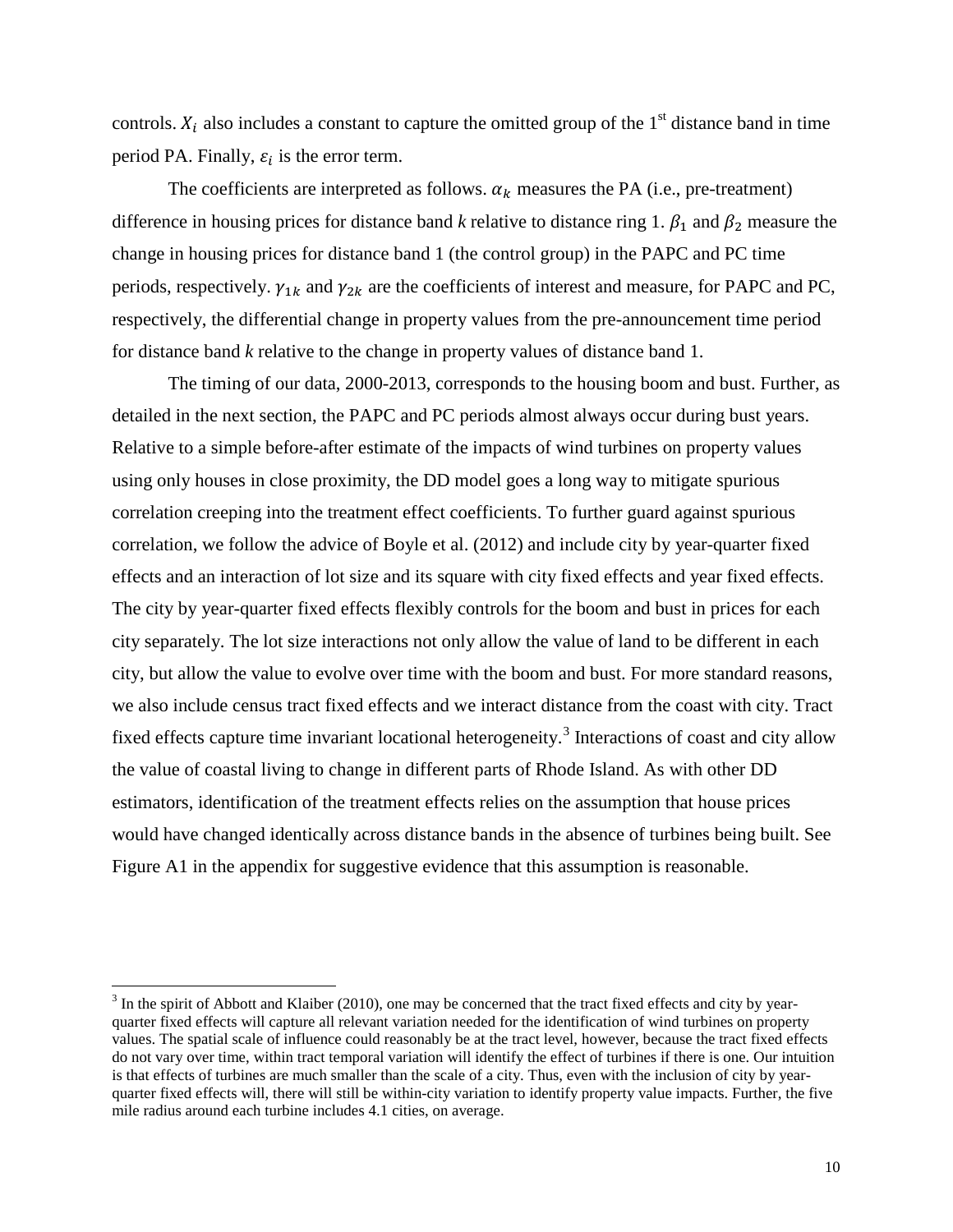Within the framework of Equation (1), we additionally estimate models that examine impacts that vary due to type of turbine, turbine surroundings, and viewshed (and shadow flicker, in the appendix).

Finally, we analyze property value impacts of turbines in a repeat sales model. There are many idiosyncratic features of a property that are unobserved by the researcher, and these may lead to omitted variables bias. A repeat sales model that includes property level fixed effects will account for all unobserved property attributes as long as they are time invariant. We estimate the following model:

$$
\ln(p_{it}) = \alpha_i + \beta_1 PAP C_{it} + \beta_2 P C_{it}
$$
  
+ 
$$
\sum_{k=2}^{D} \gamma_{1k} dist_{ki} PAP C_{it} + \sum_{k=2}^{D} \gamma_{2k} dist_{ki} P C_{it}
$$
  
+ 
$$
X'_{it} \delta + \varepsilon_{it}
$$
 (2)

where  $p_{it}$  is the sales price of unit *i* at time *t*, and  $\alpha_i$  is a unit-level fixed effect.  $dist_{ki}$ , PAPC<sub>it</sub> and  $PC_{it}$  are as defined in Equation (1). Due to their time-invariant nature, property characteristics drop out of  $X_{it}$ . However, we still can include lot size and its square interacted with year fixed effects to allow for changes in the value of land through the boom and bust.  $X_{it}$ also includes city by year-quarter fixed effects. Identification of  $\gamma_{1k}$  and  $\gamma_{2k}$  (the coefficients of interest) comes from properties that transact in more than one of the three periods (PA, PAPC, PC).

#### **3. Data**

#### *3.1 Wind turbines*

Table 1 provides information on the 10 sites in Rhode Island that currently have turbines of 100 kW or above. All of these are single turbine sites, with the exception of Providence Narragansett Bay Commission, which has three. There is a wide range in the nameplate generation capacity; four turbines are 100 kW, one at 250 kW, one at 275 kW, one at 660 kW, and five at 1.5 mW. Table 1 also lists the date of public announcement that the wind turbine will be built and the date that construction was complete. The date of public announcement is marked by either an abutter notice or a public forum. The first turbine was built in 2006 and the second not until 2009; the remainder were built in 2011 and 2012. Time period PA is defined as before the announcement date, PAPC defined as between the announcement date and construction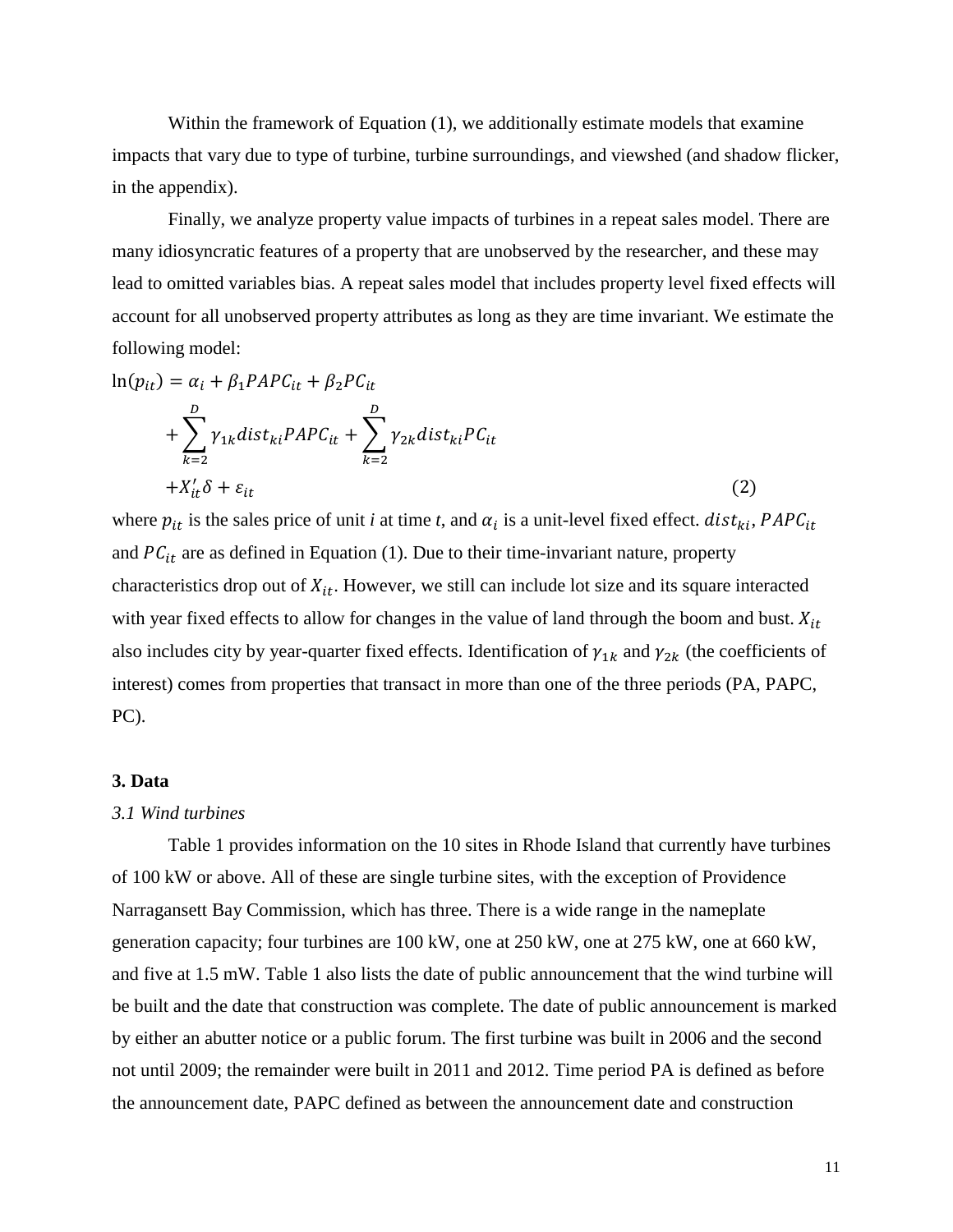completed date, and PC is defined as after the construction completed date.<sup>[4](#page-11-0)</sup> The last column of Table 1 describes the location and surroundings of each turbine. Of note is that several are in primarily residential areas. Others are in mixed use areas with either industrial or commercial activity, and sometimes coupled with an existing disamenity such as proximity to a highway or water treatment plant. Figure 1 shows the location of the turbine sites around the state.

One threat to identification could be that turbines are sited in neighborhoods that are strongly in favor of wind energy and that the treatment effect on the treated is substantially different than the average treatment effect (or what the price effect would be if the turbines were randomly placed). With the exception of Tiverton Sandywoods Farm, the turbines have been sited by private or government parties with little to no backing from surrounding neighbors. In fact, several turbines have been sited and erected despite substantial community protest. Given this history, we are not concerned about endogenous placement of turbines threatening identification.

## *3.2 Housing data*

Our housing data include nearly all Rhode Island transactions between January 2000 and February 2013. Figure 1 displays the location of all transactions in our data in relation to the turbines. The data offer information on sales price, date of transaction, street address, living square feet, lot size, year of construction, number of bedrooms, bathrooms and half bathrooms, and whether or not the unit has a pool, fireplace, air conditioning or view of the water. To get latitude and longitude, we geocoded all addresses to coordinates using the Rhode Island GIS E-911 geolocater.<sup>[5](#page-11-1)</sup> Using GIS, we calculated the Euclidian distance to the nearest turbine, as well as the distance to the coast. We limit the sample to arm's length transactions of single family homes within 5 miles of an eventual wind turbine site and with a sales price of at least \$10,000. This yields 66,487 observations. From that, we drop 385 observations for incomplete data.

One downside to the housing data is that characteristics of the house (bedrooms, bathrooms, square feet, etc.) come from assessor's data and only reflect the current

<span id="page-11-0"></span><sup>&</sup>lt;sup>4</sup> Several turbines in our sample were built quite recently, which makes the length of the PC period relatively short in our sample. This could cause problems for estimating true treatment effects if prices are slow to respond to changes in amenities. However, Lang (2013a) examines the dynamic path that house prices take responding to changes in air quality (an amenity more difficult to observe), and finds that owner-occupied house prices capitalize changes immediately.

<span id="page-11-1"></span><sup>5</sup> Available at http://www.edc.uri.edu/rigis/.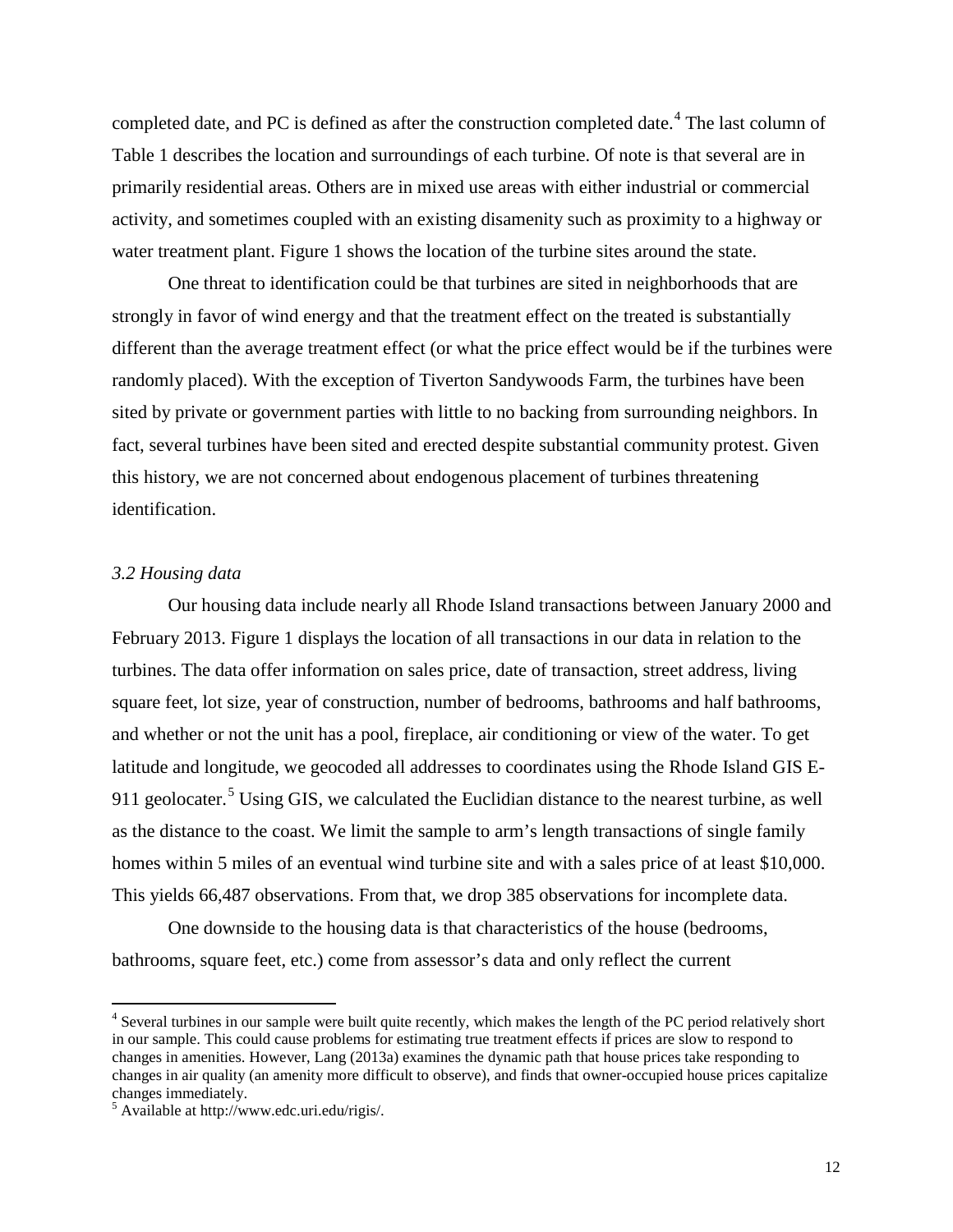characteristics of the house. If a house was remodeled or a property was split into two or more properties, the data do not capture the characteristics of the property or house before the change. One concern is that "flipped" properties could bias our estimates. To deal with this potential problem, we search the data for properties with multiple sales occurring less than six months apart and drop any sale that occurred prior to the last sale in the set of rapid sales. For example, if we observe a property transact 1/1/2000, 1/1/2005, 2/1/2005, and 1/1/2010, we would drop the 1/1/2000 and 1/1/2005 transactions because the characteristics of the property may be dramatically different for those transactions than what is current. This drops 26.5% of observations, leaving us with a sample of 48,554.

We define five distance bands surrounding turbines needed to estimate Equation (1): 0- 0.5 miles, 0.5-1 miles, 1-2 miles, 2-3 miles, and 3-5 miles. Table 2 presents the distribution of transactions across the bands for the three time periods. For identifying the effect of proximity on prices, we need a substantial number of observations in close range. There are 584 transactions within half a mile, with 75 occurring PAPC and 74 occurring PC, which should be sufficient for identifying an effect if it is there. This table makes clear the benefits of examining wind turbine valuation in a population dense state. In addition, Table 2 gives the proportion of transactions occurring in each distance band for each time period, which can give a sense of whether transaction volume is substantially different for nearby distance intervals in either PAPC or PC. The proportions appear roughly constant across time suggesting neither announcement nor construction affects transaction volume.

Table 3 presents summary statistics for our sample properties. Prices are adjusted for inflation and brought to February 2013 levels using the monthly CPI. The average price in our sample is \$305,800. The average lot size is 0.34 acres and the average living area is 1559 square feet. The average distance from the coast is only 1.59 miles (Rhode Island deserves its nickname "The Ocean State"!). Additionally, Table 3 compares houses in the 0-1 mile band to the 3-5 mile band PA to examine differences between the treatment and control group prior to treatment. The last column gives the difference in means divided by the combined standard deviation, which is the best statistic for assessing covariate balance (Imbens and Wooldridge 2009).<sup>[6](#page-12-0)</sup> Sales price seems well balanced, as do most of the covariates with the exception of Fireplace and Distance

<span id="page-12-0"></span> $6$  The problem with the frequently used t-statistic is that, as sample size grows, equivalent means can be rejected even when a covariate is well balanced.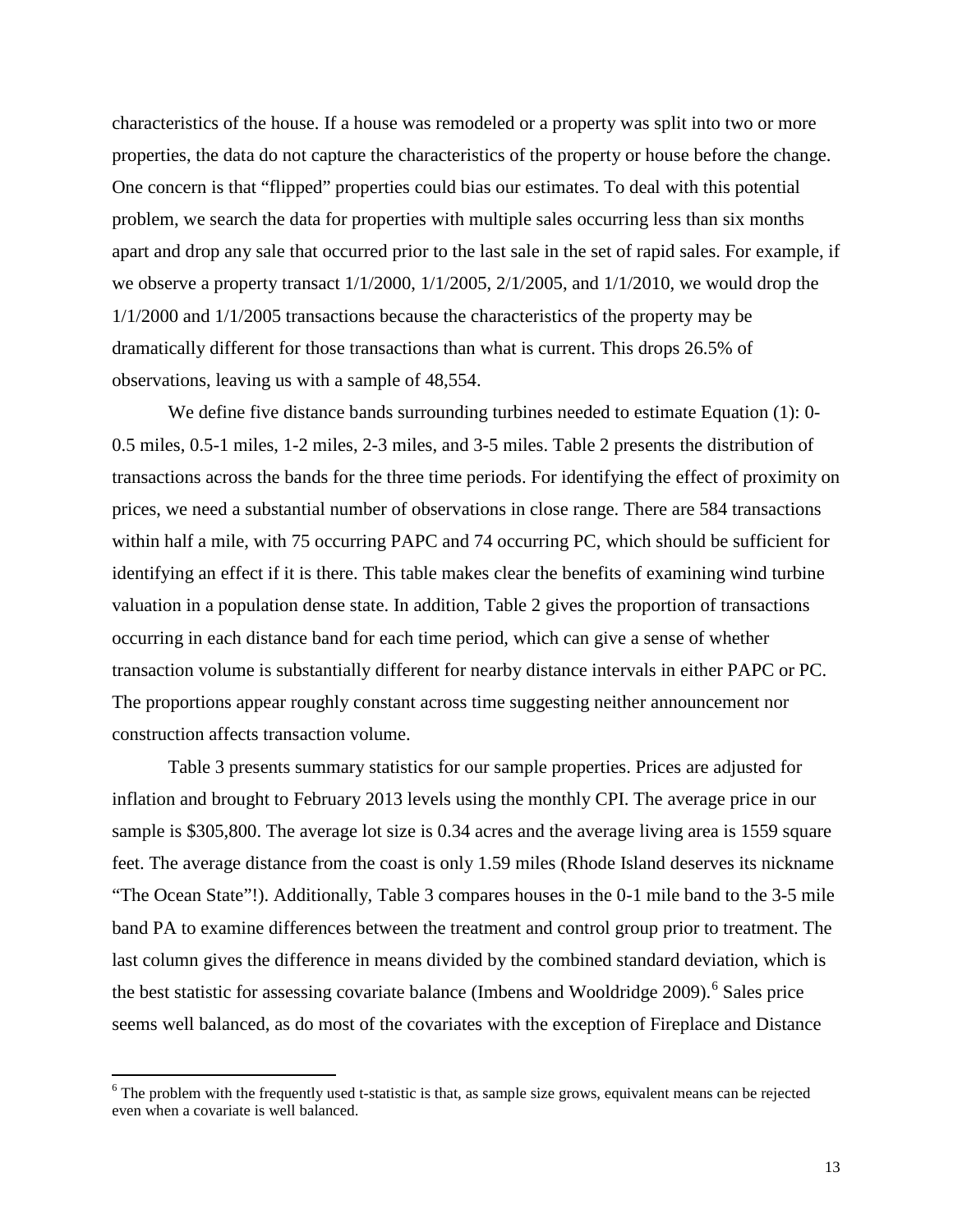from the coast, both of which exceed 0.25, which is considered to be a limit for covariate balance. If the implicit values of these characteristics are different across space or change over time, then the differences in means could be a threat to identification. However, comparing the 0- 1 mile band to the 2-3 mile band (not shown), Distance to the coast has much better overlap, and both variables have strong overlap comparing the 0-1 mile band to the 1-2 mile band. Thus, the treated units have common support with the spectrum of control units. Further, as explained in Section 2 (following the advice of Boyle et al. 2012), to guard against changing implicit prices affecting the estimated valuation of turbines, we allow the implicit value of lot size and distance from the coast to vary between cities and for lot size to vary over time too.

# *3.3 Viewshed*

Equation (1) examines how house prices change with proximity to a turbine, but proximity is a crude measure for some of the impacts of living near a turbine. One source of heterogeneity in impacts by proximity could come from whether or not residents can actually see the turbine from their property. Unfortunately, we are unable to capture this variation with GIS due to the presence of obstructions such as trees and buildings that might mitigate the impacts of a nearby wind turbine. To overcome this limitation, we completed site visits to all 1,354 properties that transacted PC and are within two miles of a turbine. Based on what we could see from the street in front of a given house, plus a bit of walking in both directions (to account for the possibility that a turbine may only be visible from certain parts of the house or backyard), the view was rated into one of five categories based on the percentage of the blade spinning diameter visible: no view (0%), minor (1-30%), moderate (31-60%), high (61-90%), extreme (91-100%). While the classification was subjective, a single person did all of the ratings and went to great length to be consistent.

The results of the site visits confirmed substantial heterogeneity in views. Despite Rhode Island's minimal topography, only 0.4% of properties in the 1-2 mile band had any view of the turbine (see Table A1 in the Appendix). Within half a mile, 24.3% have a full view, 13.5% have a partial view, and 63.2% have no view. Figure 2 illustrates the heterogeneity in viewshed for PC transactions surrounding the Portsmouth High School turbine. While viewshed and proximity are certainly correlated, it is far from a perfect correlation and there are several instances of properties with similar location and dramatically different views.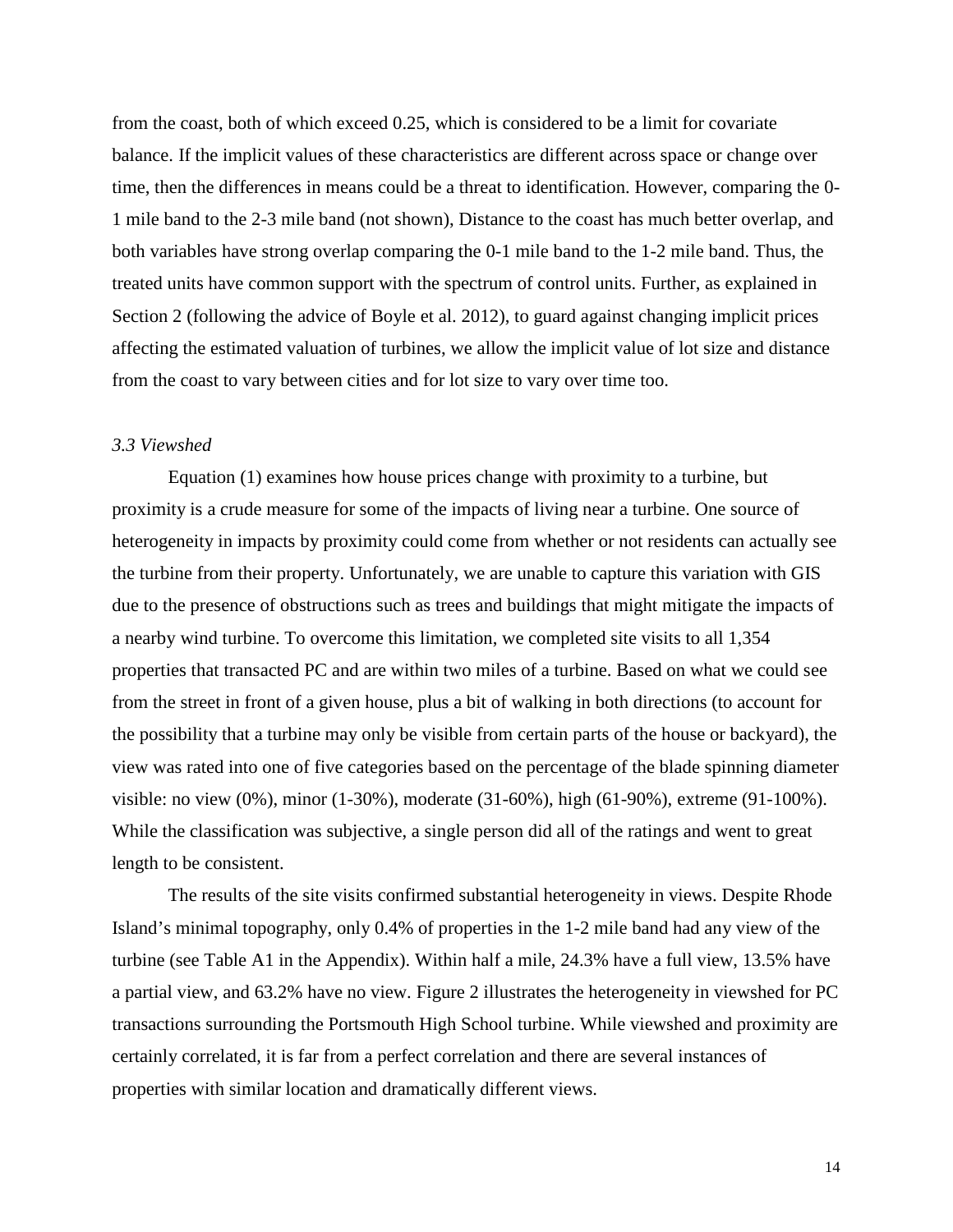## **4. Results**

Table 4 presents the main DD results on the full sample of transactions. There are three columns that represent three different models that each add additional variables described at the bottom of the table. All three models include housing characteristic controls, detailed further in the notes of the table, and tract fixed effects. The first set of coefficients, corresponding to the  $\alpha_k$ in Equation (1), measure the difference in housing values among the various distance bands relative to the 3-5 mile band. All models suggest that there is a negative premium for living near the eventual site of a wind turbine, prior to an announcement that a wind a turbine will be built. For instance, Model 1 indicates that houses located within half a mile of a future turbine site are worth 9.0% less than those houses 3-5 miles away from the future site. This finding implies that turbines are being sited in areas that have lower house prices conditional on property and locational characteristics. This makes sense since several of the turbines are located in less desirable areas, i.e., near the highway or on the grounds of a wastewater treatment facility. The second set of coefficients, which correspond to  $\beta_1$  and  $\beta_2$  in Equation (1), measure the change in housing prices for the 3-5 mile distance band in the PAPC and PC time periods, respectively. Across all models, the results suggest that these time periods are associated with lower sales prices relative to PA (due to the crash of the housing market), though given the inclusion of city by year-quarter fixed effects the magnitudes of  $\beta_1$  and  $\beta_2$  do not fully reflect the large drop in house prices during those periods. Taken together, the distance and timeline results indicate that a purely cross-sectional or before-after research design would both provide negatively biased estimates of the effect of wind turbines on property values. The DD approach we apply controls for these potential problems.

The third set of coefficients in Table 4 are the DD estimates, corresponding to  $\gamma_{1k}$  and  $\gamma_{2k}$  in Equation (1), which are the estimated treatment effects of PAPC and PC for the various distance bands. The coefficients for the 2-3 mile band are small in magnitude and statistically insignificant. Intuition suggests that 2-3 miles away from a turbine is probably too far for an impact to occur, so observing that these prices closely track those 3-5 miles away gives confidence in the assumption of common trends needed for the DD research design. Moving into closer distance bands, no coefficients are statistically significant and all are small in magnitude. For all models, the Akaike Information Criterion (AIC) is calculated and Model 3 minimizes this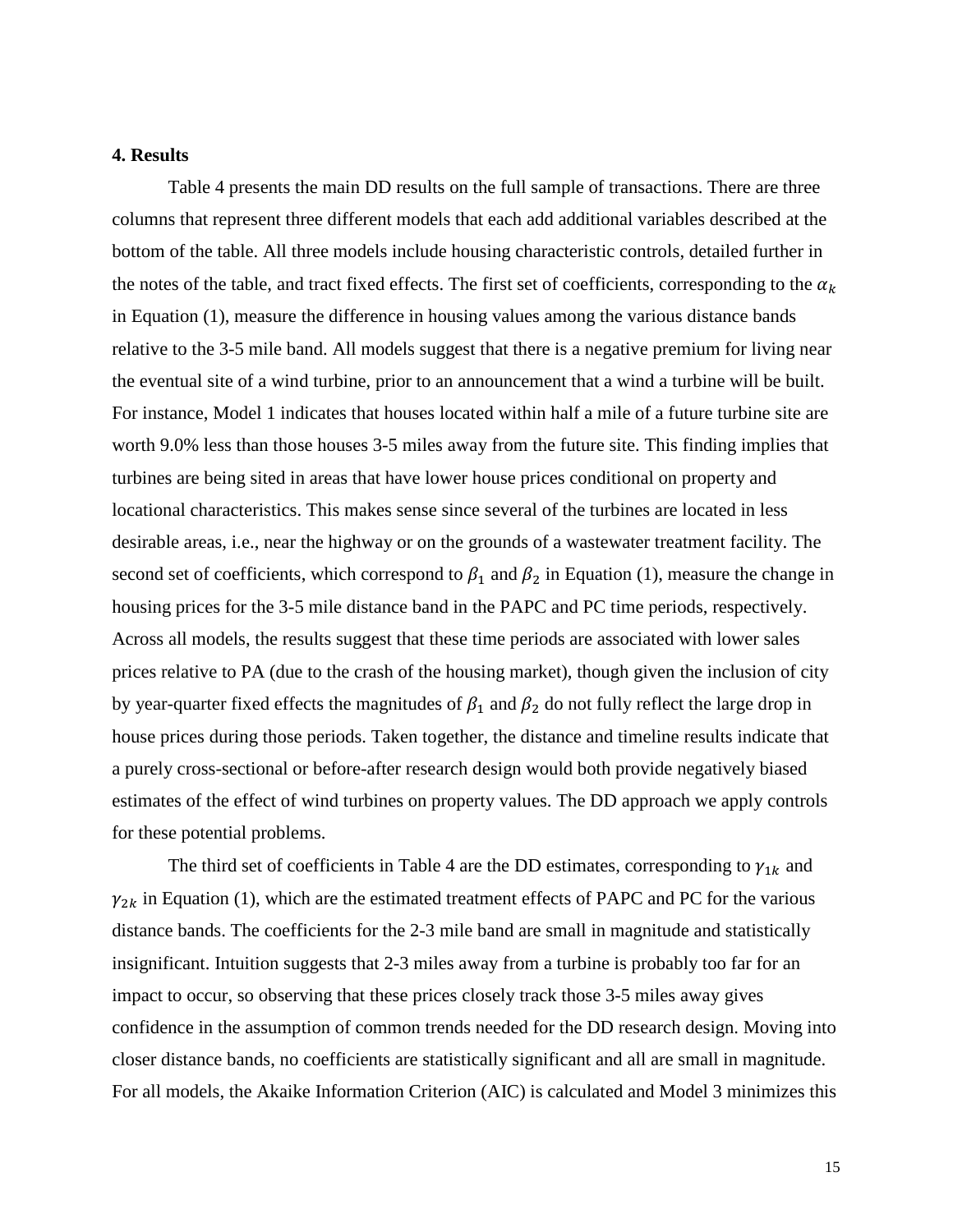statistic, which is the objective, and so we deem Model 3 to be our preferred specification. The point estimates of the treatment effects for this model suggest that for houses within half a mile of a turbine, values decreased 0.4% PAPC and decreased 0.4% PC. The standard error on the PC estimate is 3.8%, which implies a one-sided hypothesis can rule out decreases in prices more than 5.1% with 90% confidence. While a smaller confidence band would be ideal, we can rule out large negative impacts, such as -10% or more, that are routinely hypothesized by opponents of wind development. Results are qualitatively similar using distance bands with increment in thirds of a mile within 1 mile, but standard errors double, which leads to a larger range of possible impacts.

#### *4.1 Repeat sales analysis*

Table 5 presents results from a repeat sales analysis. Only properties that transact more than once are included in the sample, which decreases the sample by over half. The first column includes city by year-quarter fixed effects (akin to Column 1 in Table 4), and the second column additionally includes lot size-year interactions (akin to Column 3 in Table 4). Model 2 minimizes AIC, but both are presented for completeness and robustness.

Like Table 4, the results suggest that there is no significant difference in price changes between the 2-3 mile band and the 3-5 mile (control) band. In the 0.5-1 mile band, both columns suggest that house prices decreased PAPC, by 5.7% (statistically significant at the 5% level) in Model 2. The point estimates indicate larger impacts PC (-8.1% for Model 2), but are statistically insignificant. In contrast, the 0-0.5 mile band shows statistically insignificant price increases PAPC (8.1% for Model 2). The PC results for the 0-0.5 mile band are nearly identical to Table 4, indicating a 0.0% change in prices with a standard error of 3.7%.

It is difficult to draw conclusions from the results. On the one hand, the 0.5-1 mile band results indicate that turbines could have a negative and large impact on property values. On the other hand, the 0-0.5 mile band results, where the impacts should be strongest, are incongruent with the 0.5-1 mile results. It will be beneficial to update this analysis in two or so years with more PC transactions.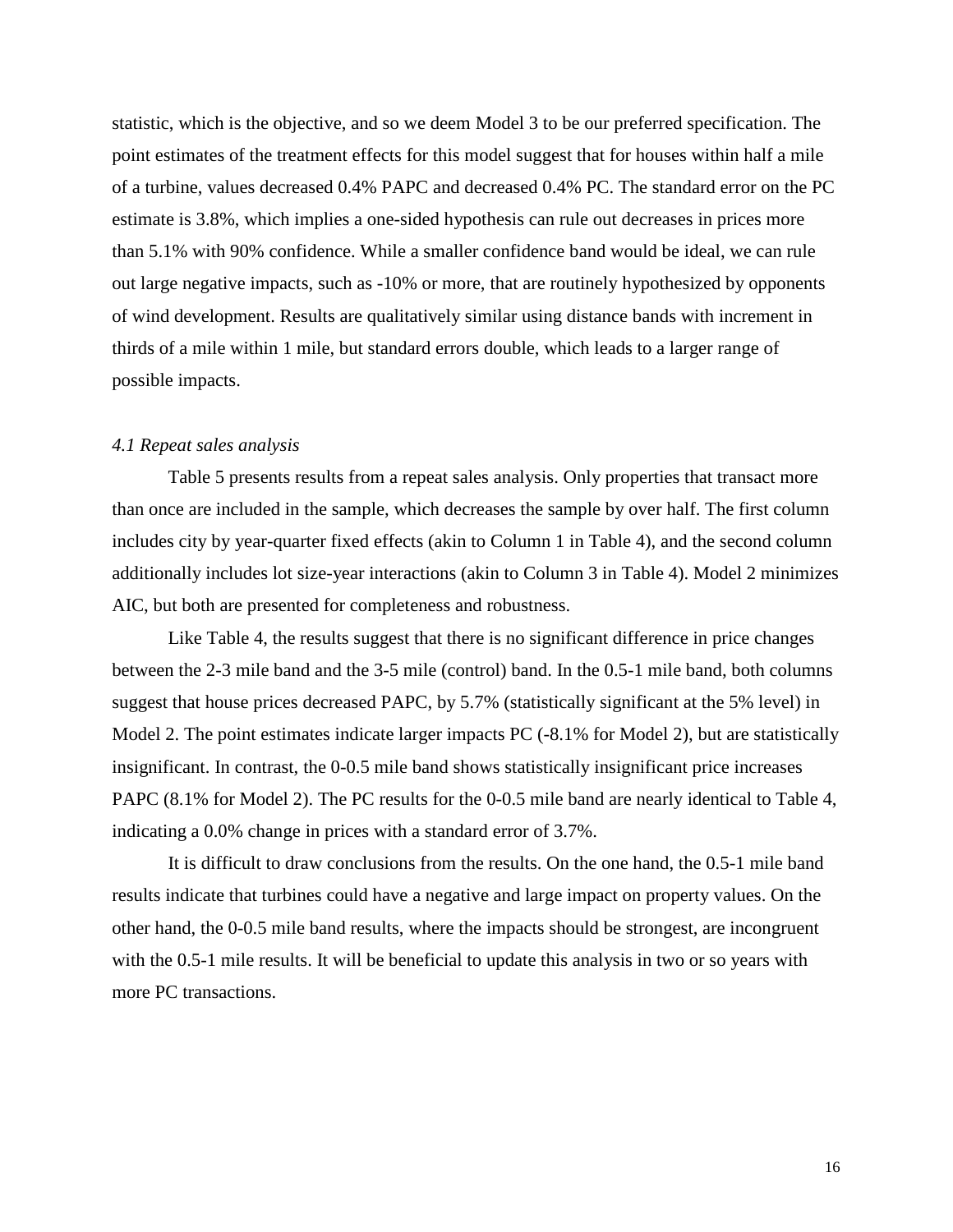# *4.2 Heterogeneity by type of turbine and setting*

As explained with Table 1, there is substantial heterogeneity among the Rhode Island turbines in terms of size and placement. The turbines range in size from 100 kW to 1.5 mW, and some are located near highways or industrial areas. The estimates presented thus far group all turbines together, but it is possible the price effects are different based on size and surroundings. Intuition suggests that price impacts would be more pronounced for larger turbines and turbines in primarily residential areas where other disamenities do not already exist.

Table 6 presents DD estimates, returning to Equation (1), for subsets of the data based on turbine characteristics. Columns 1 and 2 use only turbines with a capacity of 660 kW or more – these would be considered the industrial sized turbines. Columns 3 and 4 use only turbines in primarily residential areas. Similar to the repeat sales analysis, the large turbine analysis presents mixed evidence of price impacts. The results suggest negative price impacts of 3.6% PC in the 1- 2 mile band and positive impacts of 8.4% PAPC in the 0-0.5 mile band. The point estimates for PC in the 0-0.5 mile band are 4.3%, but insignificant. For the primarily residential locations analysis, all coefficients are statistically insignificant.

#### *4.3 Viewshed*

Beyond the size and location of a turbine, another source of heterogeneity is whether or not a house can actually see the turbine, and to what extent. This source of heterogeneity can occur within a group of houses matched to a single turbine, in contrast to the heterogeneity explored in Table 6, which occurs between turbines. Table 7 presents the results of three models exploring the impact of viewshed on prices. Models 1 and 2 match Columns 2 and 3 of Table 4, except additionally include indicator variables for each of the categories of view. Model 3 omits the DD variables from the model, to check if multicollinearity between viewshed and proximity affects coefficients on the viewshed variables. Across the three models, the results suggest that view of the turbine has no statistical impact on property values. Further, the point estimates have a non-monotonic relationship with the extent of view and range from -5.2% to 7.9%.

#### **5. Conclusion**

This paper offers an econometrically sound analysis of the effect of wind turbines on property values in Rhode Island. With a sample of 48,554 transactions, we estimate a suite of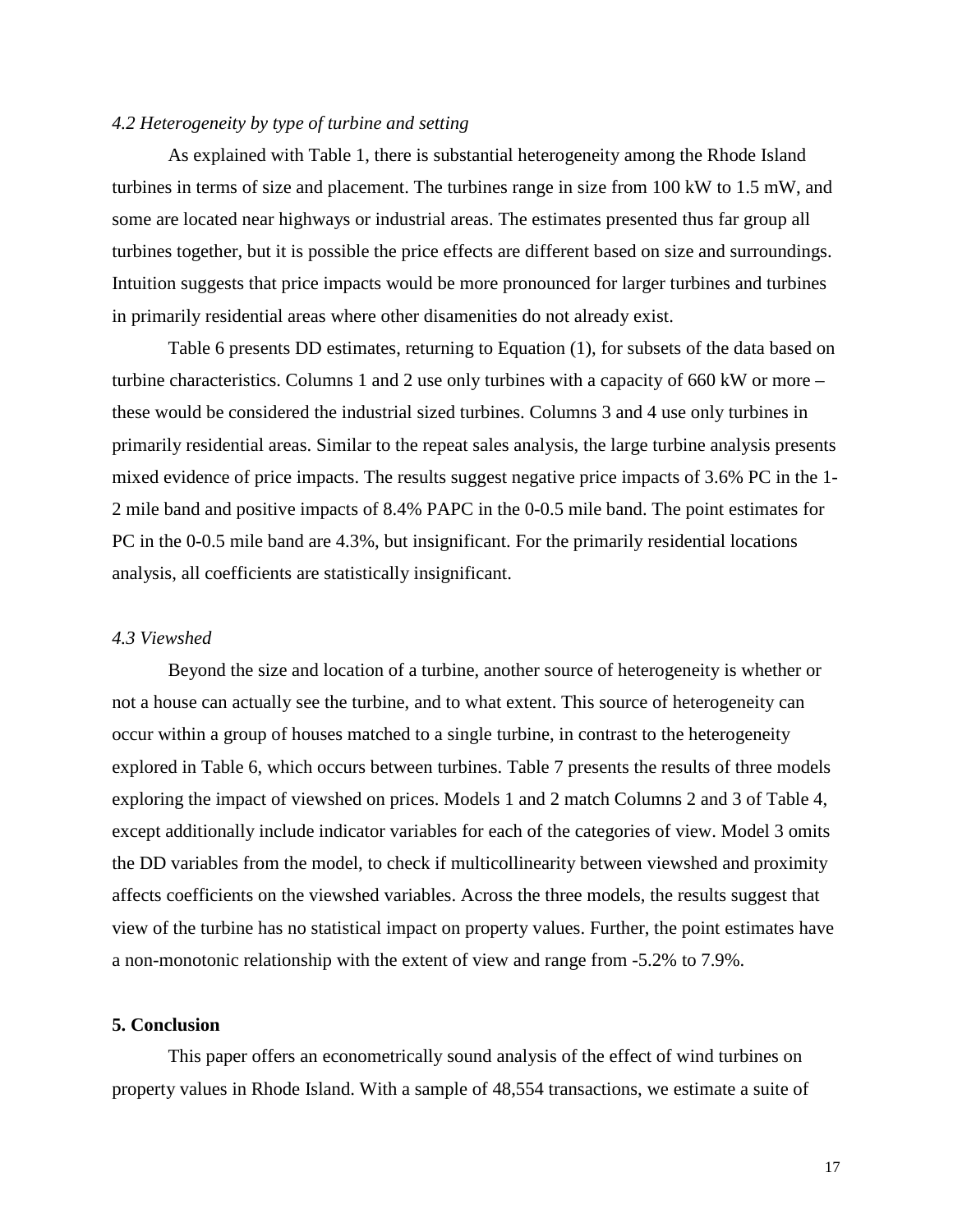DD models that examine property impacts due to proximity, viewshed, and type and location of turbine. Because our sample time period includes the housing boom and bust, we control for city-level price fluctuations and allow the implicit value of housing characteristics to vary by year and city, following the advice of Boyle et al. (2012). Broadly, the results suggest that there is no statistical evidence for negative property value impacts of wind turbines. Both the whole sample analysis and the repeat sales analysis indicate that houses within half a mile had essentially no price change PC. These results are consistent with Hoen et al. (2013), who examine impacts of large wind farms in nine states. However, the results are not unequivocal. First, some models do suggest negative impacts; however, these are often incongruent with other coefficient estimates in the same model. Second, many important coefficient estimates have large standard errors. As time goes on and there are more PC transactions observed, we hope to update this analysis and improve accuracy and consistency of the estimates.

In the past (and likely going forward), proposed wind energy projects have been fervently opposed by homeowners surrounding the turbine site. There are several possible reasons why these stated preferences may be different than preferences revealed through housing market choices, such as we found in this analysis. First, stated preference is completely in the abstract and losses and gains are never realized. Hence, people may behave strategically to try and influence outcomes even if they are not willing to pay for it. Lang (2013b) finds a similar inconsistency with stated beliefs about climate change and what internet search records reveal about people's interests. Second, wind energy is still relatively new in the United States, especially farms and individual turbines that are in close proximity to residential development. It could be that local opposition is driven by fear of the unknown, but that once reality sets in (i.e., the turbines are built) people care much less. Third, there could be a process of preference-based sorting occurring in the housing market in which people who dislike the turbines move away and those that are indifferent or even enjoy the turbines move near.<sup>[7](#page-17-0)</sup> Importantly, these location shifts of certain homeowners may not affect housing prices if there are enough potential buyers who are indifferent or prefer to live near turbines.

<span id="page-17-0"></span><sup>&</sup>lt;sup>7</sup> See, for example, Banzhaf and Walsh (2008), who examine preference-based sorting in response to toxic emissions from factories. One anecdote in support of this idea is that we talked with one recent home buyer, an engineer, who enjoyed watching a nearby turbine spin.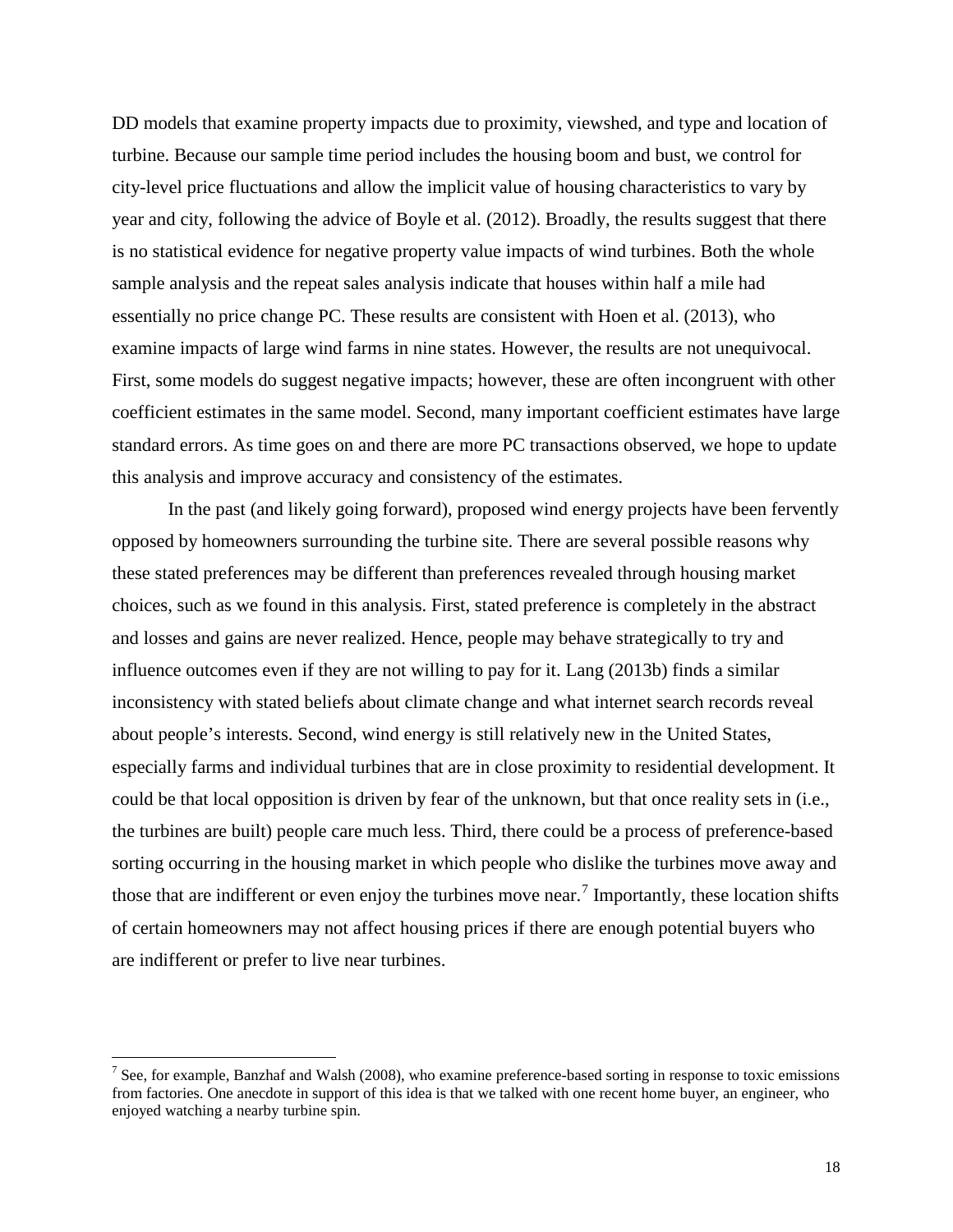# **References**

- Abbott, J. and H.A. Klaiber. (2010) "An embarrassment of riches: Confronting omitted variable bias and multi-scale capitalization in hedonic pricing models." *Review of Economics and Statistics*, 93(4): 1331-1342.
- Banzhaf, H.S. and R.P. Walsh. (2008) "Do people vote with their feet? An empirical test of Tiebout's mechanism." *American Economic Review,* 98(3): 843-863.
- Bento, A.M., M. Freedman, and C. Lang. (2013). "Redistribution, delegation, and regulators' incentives: Evidence from the Clean Air Act." Cornell University Working Paper.
- Bishop, K. and A. Murphy. (2011) "Estimating willingness to pay to avoid violent crime: A dynamic approach." *American Economic Review: Papers and Proceedings,* 101(3): 625-629.
- Boyle, K., L. Lewis, J. Pope, and J. Zabel. (2012) "Valuation in a bubble: Hedonic modeling preand post-housing market collapse." *AERE Newsletter,* 32(2).
- Brown, J., J. Pender, R. Wiser, E. Lantz, and B. Hoen. (2012) "Ex post analysis of economic impacts from wind power development in U.S. counties." *Energy Economics*, 34: 1743-1754.
- Cellini, S., F. Ferreira, and J. Rothstein. (2010) "The value of school facility investments: Evidence from a dynamic regression discontinuity design." *Quarterly Journal of Economics* 125(1): 215-261.
- Davis, L. (2011) "The effect of power plants on local housing prices and rents." *Review of Economics and Statistics* 93(4): 1391-1402.
- Faulkner, T. (2013) "Bristol wind turbine takes heat." ecoRI News. Accessed September 23, 2013 at http://www.ecori.org/renewable-energy/2013/9/23/bristol-wind-turbine-takesheat.html
- Firestone, J. and W. Kempton. (2006) "Public opinion about large offshore wind power: Underlying factors." *Energy Policy*, 35:3, 1584–98.
- Freeman III, A.M. (2003) *The Measurement of Environmental and Resource Values: Theory and Methods*. Washington, DC: Resources for the Future. 2nd ed.
- Global Wind Energy Council (2013). "The Global Status of Wind Power in 2012" Available online at http://www.gwec.net/wp-content/uploads/2013/07/The-Global-Status-of-Wind-Powerin-2012.pdf. Downloaded on September 11, 2013.
- Heintzelman, M. and C. Tuttle. (2012) "Values in the Wind: A Hedonic Analysis of Wind Power Facilities," *Land Economics*, 88(3).
- Hoen, B., R. Wiser, P. Cappers, and G. Sethi. (2011) "Wind energy facilities and residential properties: The effect of proximity and view of sales prices." *Journal of Real Estate Research*, 33(3).
- Hoen, B., J. Brown, T. Jackson, R. Wiser, M. Thayer, and P. Cappers. (2013) "A spatial hedonic analysis of wind energy facilities on surrounding property values in the United States." LBNL-6362E.
- Imbens, G. and J. Wooldridge. (2009) "Recent devlopments in the econometrics of program evaluation." *Journal of Economic Literature*, 47(1): 5-86.
- Lang, C. (2013a) "The Dynamics of House Price Capitalization and Locational Sorting: Evidence from Air Quality Changes." Working paper.
- Lang, C. (2013b) "Do weather fluctuations cause people to seek information about climate change?" Working paper.
- Mulvaney, K., P. Woodson, and L. Prokopy. (2013) "A tale of three counties: Understanding wind development in the Midwestern United States." *Energy Policy*, 56: 322-330.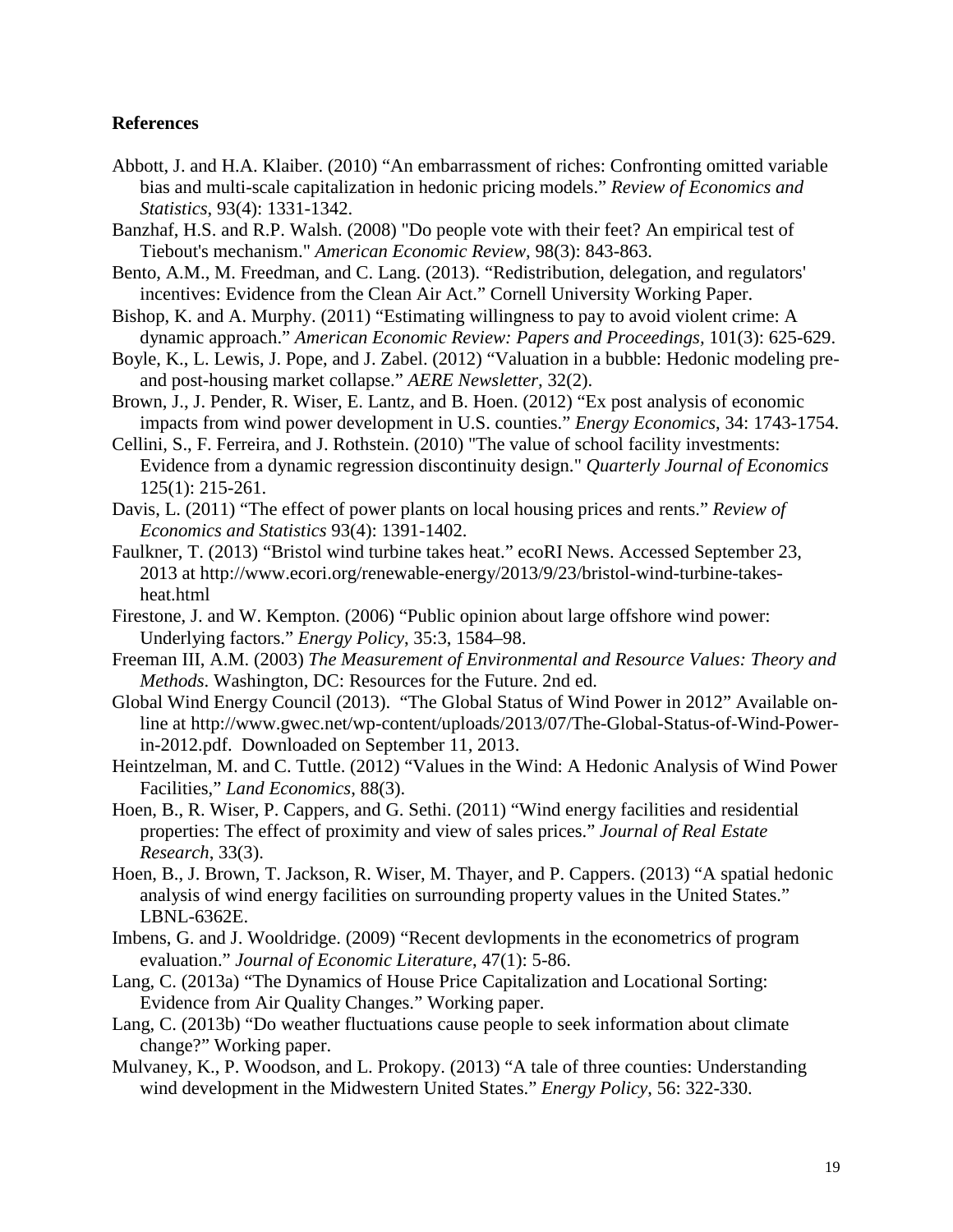- Pope, J. (2008) "Buyer information and the hedonic: The impact of a seller disclosure on the implicit price for airport noise." *Journal of Urban Economics,* 63(2): 498-516.
- Sims, S. and P. Dent. (2007) "Property stigma: Wind farms are just the latest fashion." *Journal of Property Investment and Finance,* 25(6):626–651.
- Sims, S., P. Dent, and G.R. Oskrochi. (2008) "Modelling the impact of wind farms on house prices in the UK." *International Journal of Strategic Property Management,* 12:251–269.
- Slattery, M., E. Lantz, and B. Johnson. (2011) "State and local economic impacts from wind energy projects: Texas case study." *Energy Policy*, 39: 7930-7940.
- Sunak Y. and R. Madlener. (2012) "The Impact of Wind Farms on Property Values: A geographically Weighted Hedonic Pricing Model," FCN Working Paper No. 3/2012, Institute for Future Energy Consumer Needs and Behavior, RWTH Aachen University.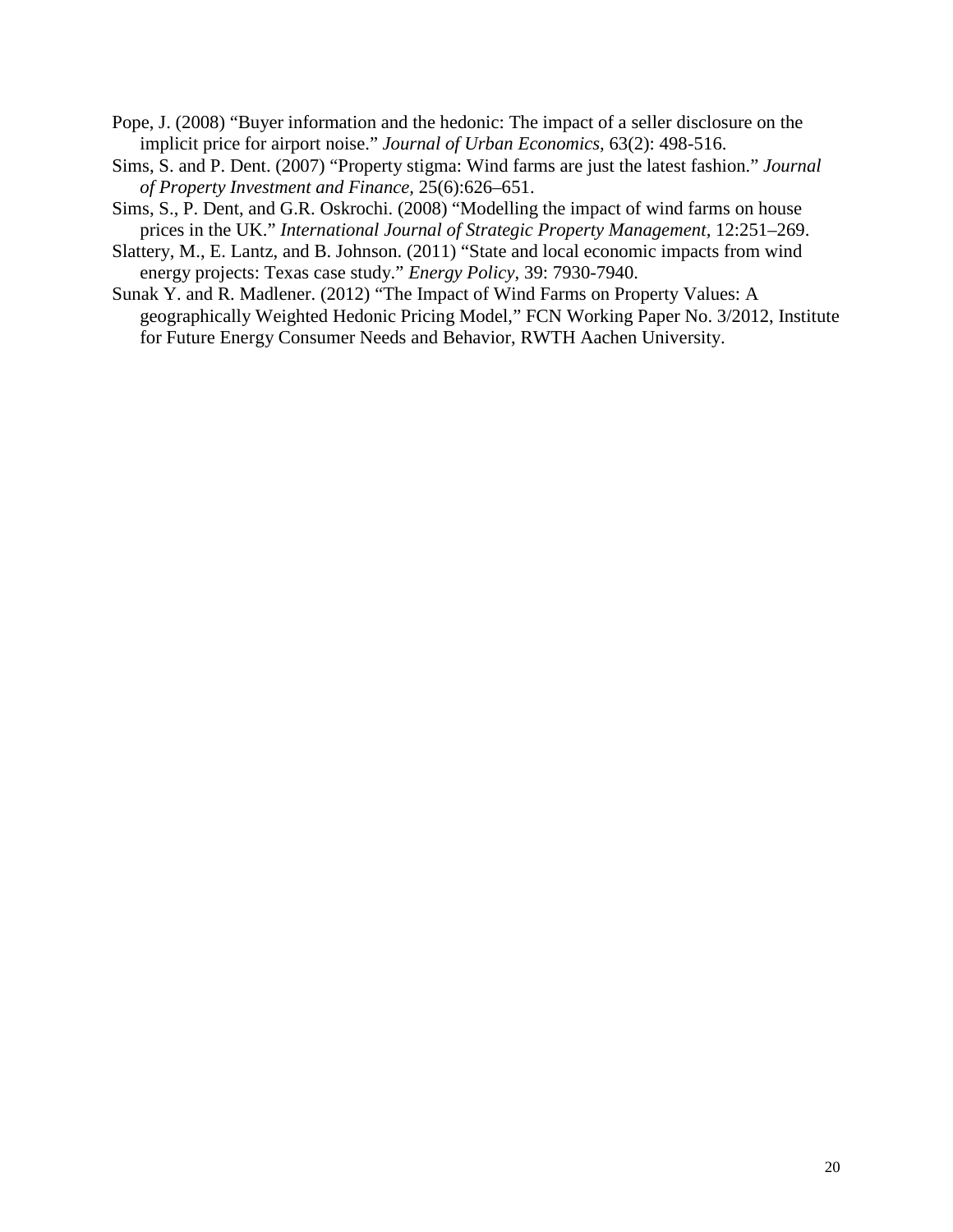

Figure 1: Spatial distribution of sales and turbines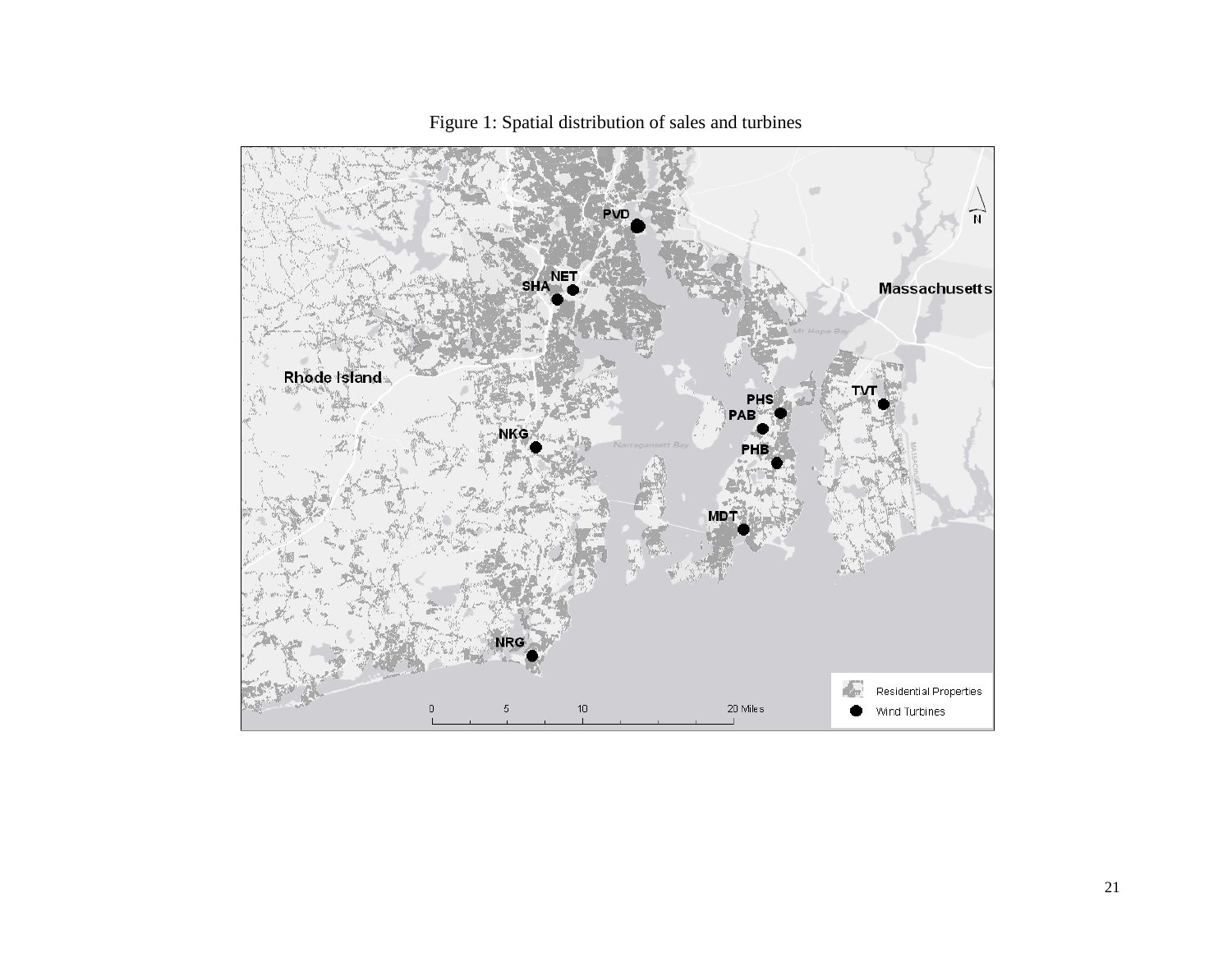

Figure 2: Proximity bands, viewshed, and shadow flicker, for post construction transactions around Portsmouth High School wind turbine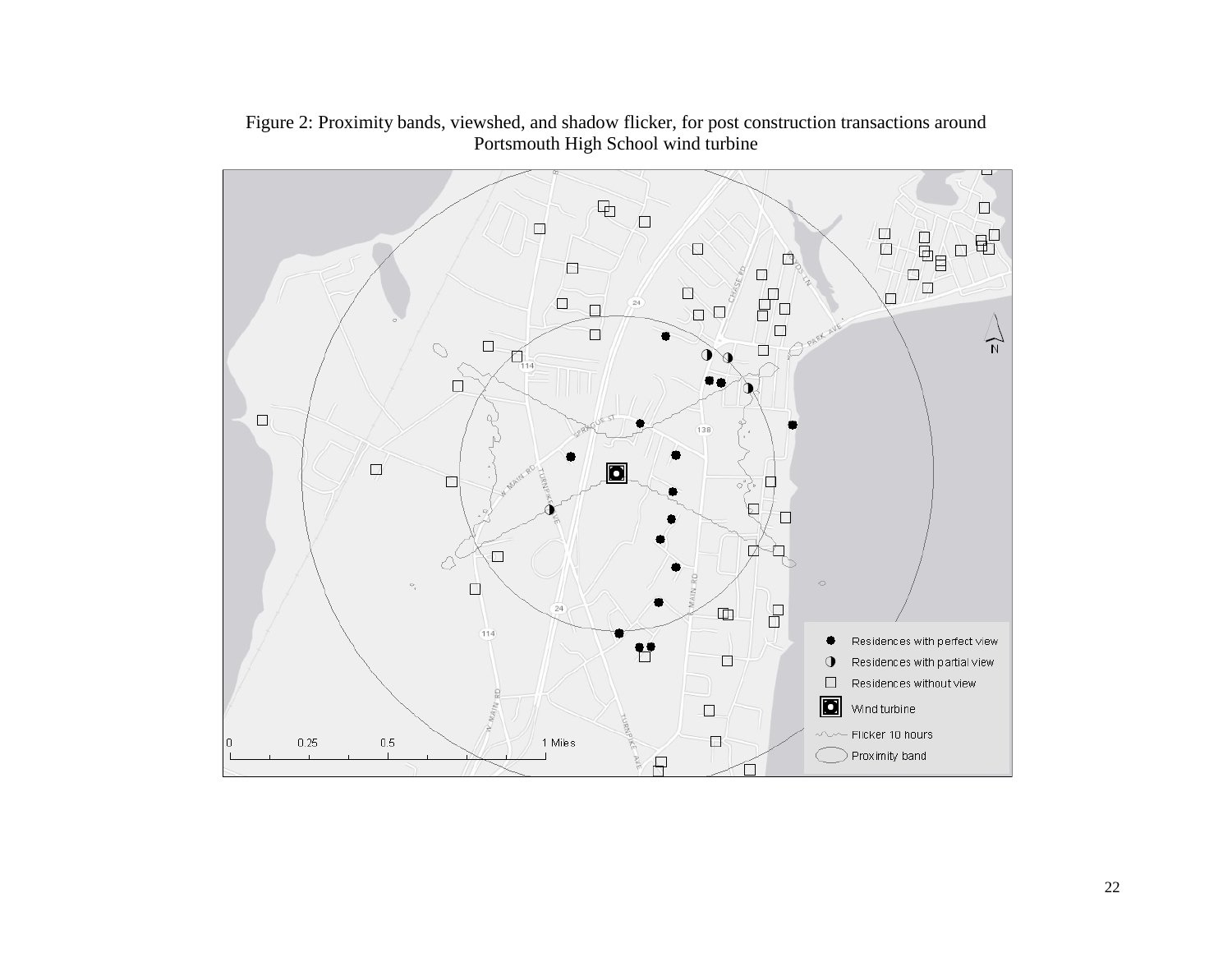| Name                                                             | Abbreviation<br>(match with<br>Figure 1) | Nameplate<br>capacity | Announcement | Construction<br>completed | Comments                                                                                 |
|------------------------------------------------------------------|------------------------------------------|-----------------------|--------------|---------------------------|------------------------------------------------------------------------------------------|
| Portsmouth Abbey                                                 | <b>PAB</b>                               | 660 kW                | 12/15/2004*  | 3/27/2006                 | On grounds of a school/monastery; primarily<br>residential surroundings                  |
| Portsmouth High School                                           | <b>PHS</b>                               | $1.5 \text{ mW}$      | $4/15/2006*$ | 3/1/2009                  | On grounds of a public school; primarily<br>residential surroundings                     |
| <b>Tiverton Sandywoods Farm</b>                                  | <b>TVT</b>                               | 275 kW                | 7/18/2006    | 3/23/2012                 | On grounds of communal residential<br>development; primarily residential<br>surroundings |
| Providence Narragansett Bay<br>Commission (3 identical turbines) | <b>PVD</b>                               | 1.5 mW each           | 9/26/2007    | 1/23/2012                 | On grounds of water treatment facility; mixed<br>industrial/residential surroundings     |
| Warwick New England Tech                                         | <b>NET</b>                               | 100 kW                | 10/9/2008    | 8/6/2009                  | On grounds of technical college, next to<br>highway                                      |
| Middletown Aquidneck Corporate<br>Park                           | <b>MDT</b>                               | $100$ kW              | 4/13/2009    | 10/9/2009                 | Mixed residential/commercial surroundings                                                |
| Narragansett Fishermen's<br><b>Memorial State Park</b>           | <b>NRG</b>                               | $100 \text{ kW}$      | 7/7/2009     | 9/19/2011                 | On grounds of state campground; primarily<br>residential surroundings                    |
| Portsmouth Hodges Badge                                          | PHB                                      | 250 kW                | 5/14/2009    | 1/4/2012                  | Mixed residential/commercial/agricultural<br>surroundings                                |
| <b>Warwick Shalom Housing</b>                                    | <b>SHA</b>                               | 100 kW                | 8/6/2009     | 2/2/2011                  | On grounds of apartment complex, next to<br>highway                                      |
| North Kingstown Green                                            | <b>NKG</b>                               | $1.5$ mW              | 9/15/2009    | 10/18/2012                | Primarily residential surroundings                                                       |

Table 1: Wind turbine characteristics for Rhode Island sample

Notes: Dates of announcement and construction completed were gathered from personal requests for information and newspaper/online sources. Dates marked with \* are approximate, sources could only identify a month and year that the announcement was made, and we chose to use the midpoint of the month.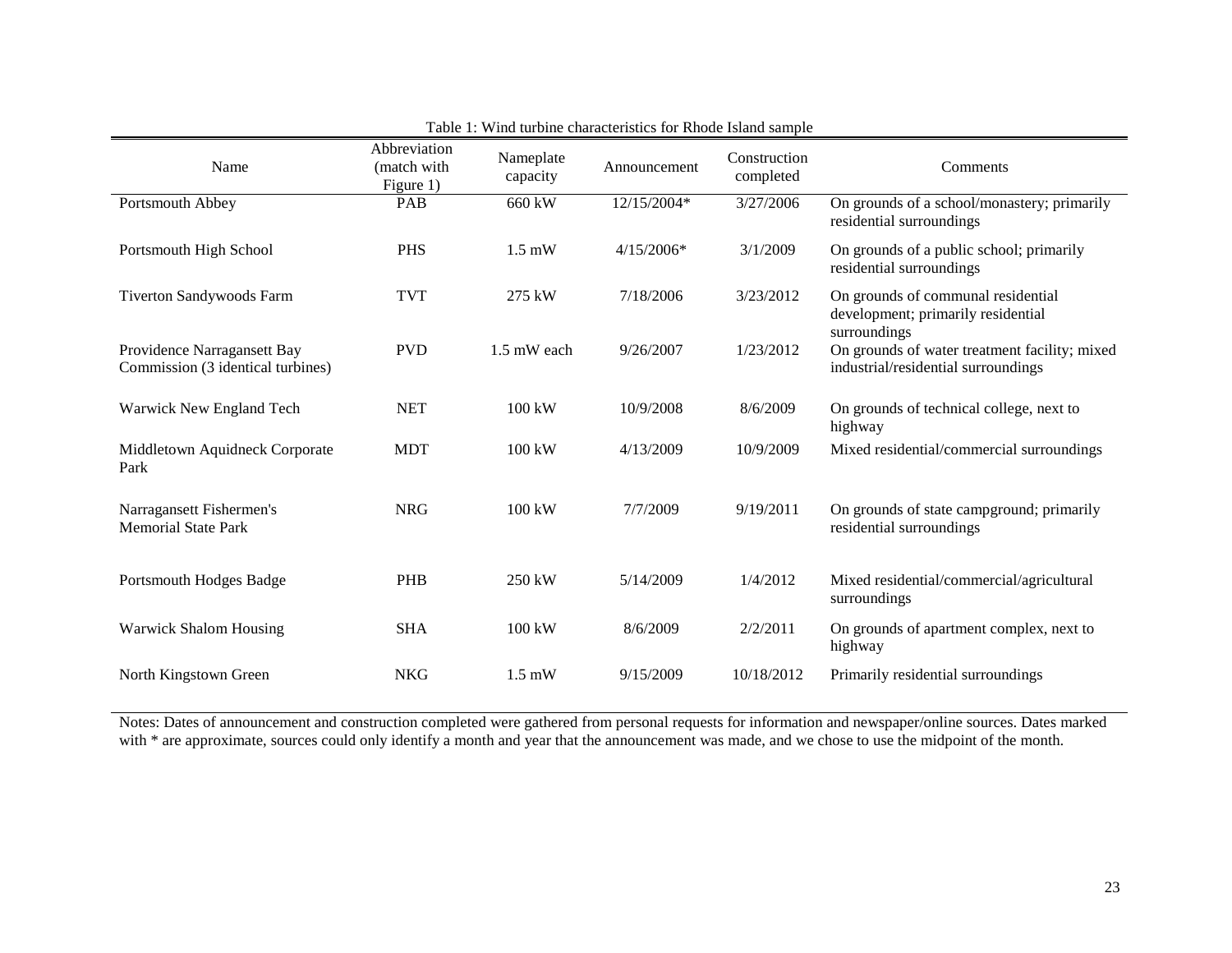| Distance<br>Interval<br>(miles) | PA    | <b>PAPC</b> | PC    | <b>TOTAL</b> |
|---------------------------------|-------|-------------|-------|--------------|
| $0 - 0.5$                       | 435   | 75          | 74    | 584          |
|                                 | 1.2%  | 1.0%        | 1.4%  | 1.2%         |
| $0.5 - 1$                       | 1979  | 353         | 338   | 2670         |
|                                 | 5.5%  | 4.9%        | 6.4%  | 5.5%         |
| $1 - 2$                         | 6120  | 1180        | 942   | 8242         |
|                                 | 17.0% | 16.3%       | 17.8% | 17.0%        |
| $2 - 3$                         | 10116 | 1877        | 1599  | 13592        |
|                                 | 28.1% | 25.9%       | 30.3% | 28.0%        |
| $3 - 5$                         | 17375 | 3765        | 2326  | 23466        |
|                                 | 48.2% | 51.9%       | 44.1% | 48.3%        |
| <b>TOTAL</b>                    | 36025 | 7250        | 5279  | 48554        |
|                                 | 100%  | 100%        | 100%  | 100%         |

|  |  | Table 2: Transaction counts and proportions by distance and time period |
|--|--|-------------------------------------------------------------------------|
|  |  |                                                                         |

Notes: 'PA' stands for pre-announcement, 'PAPC' for post-announcement/pre-construction, and 'PC' for post-construction. The percentages are the proportion of all transactions for a given time period occurring in that distance band.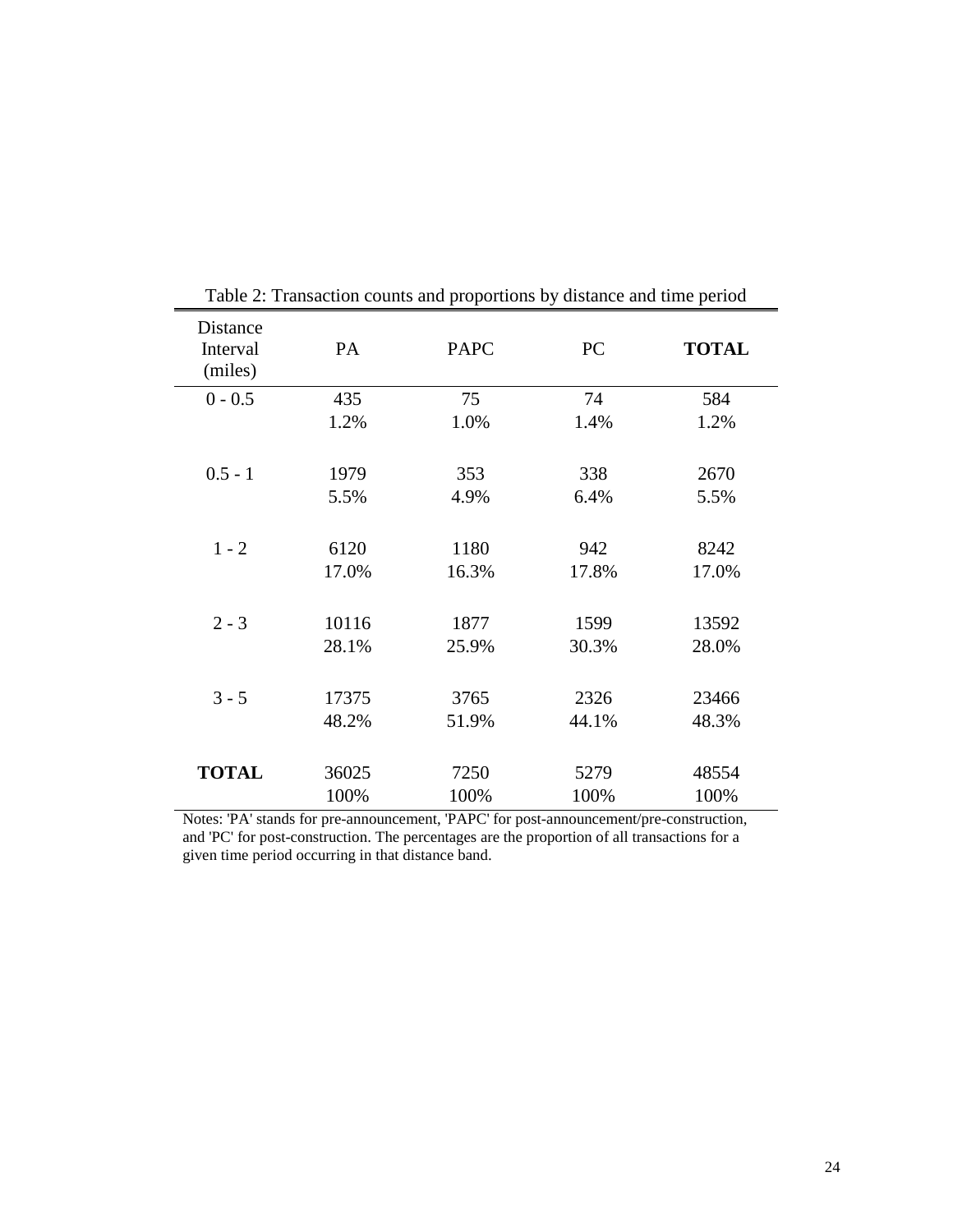|                              |        |         | Pre-announcement |                      |
|------------------------------|--------|---------|------------------|----------------------|
| Variable                     | Full   | $0 - 1$ | $3 - 5$          |                      |
|                              | Sample | miles   | miles            | Difference/std. dev. |
| Price $(000s)$               | 305.8  | 330.8   | 323.4            | 0.03                 |
| Lot size (acres)             | 0.34   | 0.35    | 0.41             | $-0.06$              |
| Living area (square feet)    | 1559   | 1567    | 1600             | $-0.04$              |
| <b>Bedrooms</b>              | 3.03   | 3.07    | 3.03             | 0.06                 |
| Full bathrooms               | 1.49   | 1.55    | 1.51             | 0.06                 |
| Half bathrooms               | 0.45   | 0.44    | 0.46             | $-0.03$              |
| Fireplace $(1 = yes)$        | 0.31   | 0.13    | 0.38             | $-0.44$              |
| Pool $(1 = yes)$             | 0.04   | 0.03    | 0.05             | $-0.09$              |
| Air Conditioning $(1 = yes)$ | 0.30   | 0.25    | 0.31             | $-0.15$              |
| Distance from coast (miles)  | 1.59   | 1.15    | 1.94             | $-0.49$              |
| Age at time of sale (years)  | 52.5   | 46.0    | 47.3             | $-0.04$              |
| <b>Observations</b>          | 48554  | 17375   | 2414             |                      |

Table 3: Housing summary statistics

Notes: Housing prices are brought to February 2013 levels using the monthly CPI. The final column equals the difference in means between the 0-1 mile set and the 3-5 mile set divided by their combined standard deviation.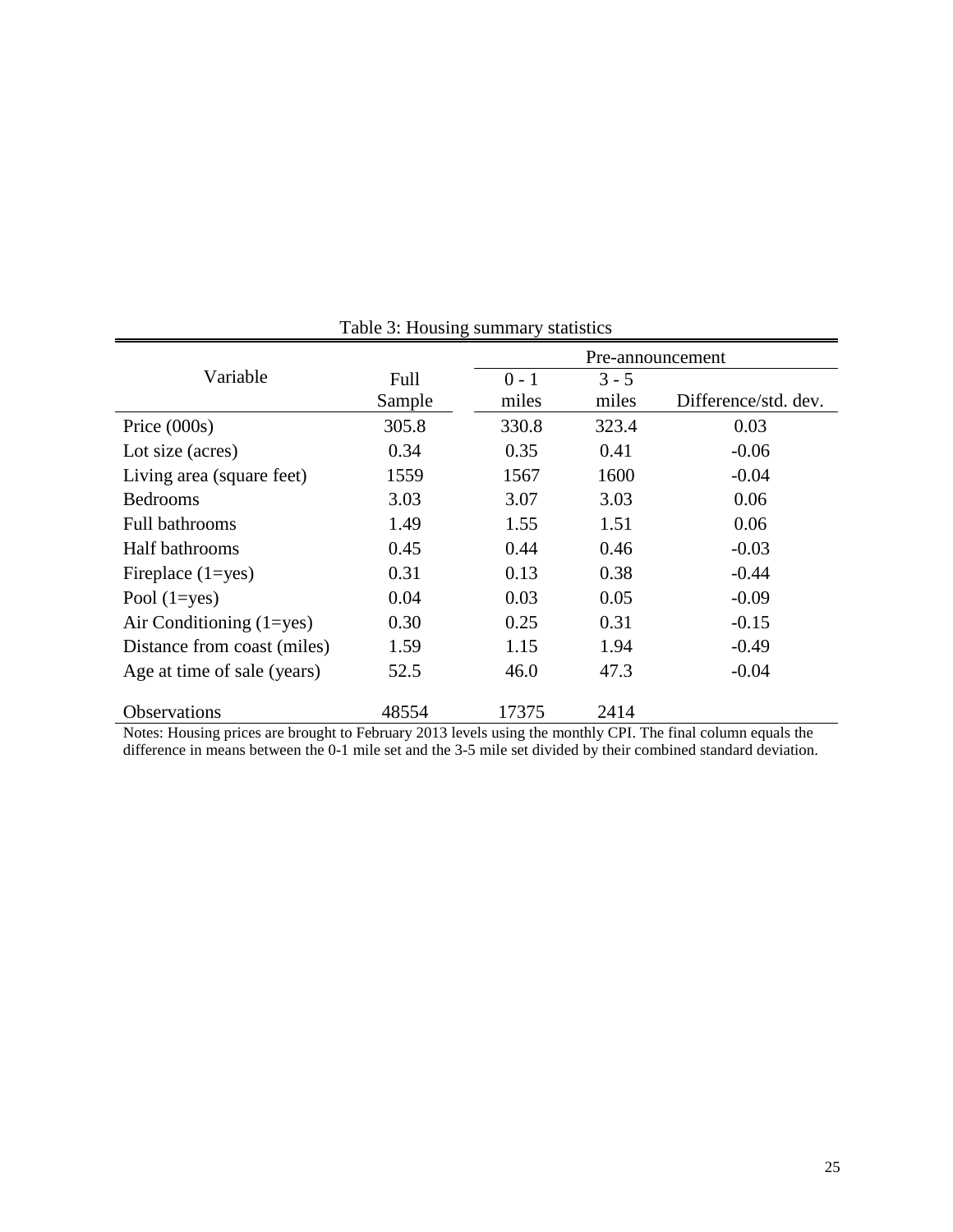| Variables                          |             | (1)            | (2)            | (3)           |
|------------------------------------|-------------|----------------|----------------|---------------|
| Distance (relative to 3-5 mile)    |             |                |                |               |
| $2 - 3$ miles                      |             | $-0.008$       | $-0.014$       | $-0.014$      |
|                                    |             | (0.023)        | (0.023)        | (0.023)       |
| $1 - 2$ miles                      |             | $-0.025$       | $-0.030$       | $-0.030$      |
|                                    |             | (0.026)        | (0.026)        | (0.025)       |
| $0.5 - 1$ miles                    |             | $-0.048$       | $-0.060$       | $-0.059$      |
|                                    |             | $(0.022)$ **   | $(0.020)$ ***  | $(0.020)$ *** |
| $0 - 0.5$ miles                    |             | $-0.090$       | $-0.087$       | $-0.087$      |
|                                    |             | $(0.033)$ **   | $(0.032)$ **   | $(0.032)$ **  |
| Timeline (relative to PA)          |             |                |                |               |
| <b>PAPC</b>                        |             | $-0.033$       | $-0.035$       | $-0.038$      |
|                                    |             | $(0.014)$ **   | $(0.014)$ **   | $(0.014)$ **  |
| PC                                 |             | $-0.055$       | $-0.060$       | $-0.058$      |
|                                    |             | $(0.020)$ **   | $(0.020)$ ***  | $(0.019)$ *** |
| Difference-in-differences          |             |                |                |               |
| $2 - 3$ miles                      | <b>PAPC</b> | $-0.008$       | $-0.009$       | $-0.008$      |
|                                    |             | (0.020)        | (0.020)        | (0.018)       |
|                                    | PC          | 0.007          | 0.008          | 0.006         |
|                                    |             | (0.014)        | (0.014)        | (0.015)       |
| $1 - 2$ miles<br><b>PAPC</b>       |             | $-0.041$       | $-0.040$       | $-0.039$      |
|                                    |             | (0.037)        | (0.036)        | (0.036)       |
|                                    | PC          | $-0.002$       | $-0.009$       | $-0.010$      |
|                                    |             | (0.017)        | (0.019)        | (0.018)       |
| $0.5 - 1$ miles                    | <b>PAPC</b> | $-0.029$       | $-0.032$       | $-0.029$      |
|                                    |             | (0.030)        | (0.028)        | (0.028)       |
|                                    | PC          | $-0.001$       | 0.003          | 0.002         |
|                                    |             | (0.033)        | (0.031)        | (0.030)       |
| $0 - 0.5$ miles                    | <b>PAPC</b> | $-0.009$       | $-0.001$       | $-0.004$      |
|                                    |             | (0.060)        | (0.053)        | (0.054)       |
|                                    | PC          | $-0.004$       | $-0.001$       | $-0.004$      |
|                                    |             | (0.042)        | (0.039)        | (0.038)       |
| City by year-quarter fixed effects |             | $\mathbf Y$    | $\mathbf Y$    | $\mathbf Y$   |
| Property-city interactions         |             | $\mathbf N$    | $\mathbf Y$    | Y             |
| Property-year interactions         |             | $\overline{N}$ | $\overline{N}$ | Y             |
| Observations                       |             | 48554          | 48554          | 48554         |
| R-squared                          |             | 0.751          | 0.759          | 0.760         |
| Akaike Information Criterion       |             | 12468.5        | 10933.5        | 10801.5       |

Table 4: Difference-in-differences estimates of the impact of wind turbine proximity on housing prices

Notes: 'PA' stands for pre-announcement, 'PAPC' for post-announcement/pre-construction, and 'PC' for post-construction. Included in all regressions as control variables are lot size, lot size squared, living area, living area squared, number of bedrooms, full bathrooms, half bathrooms, indicator variables for the presence of a fireplace, pool, air conditioning, view of the water, within 0.25 miles of the coast, and within one mile of the coast, a set of dummy variables for the age of the house at purchase, a set of dummy variables for the subjective condition of the house, and tract fixed effects. Property-city interactions indicate that lot size, its square, and the two coast dummy variables are interacted with a full set of city dummies. Property-year interactions indicate that lot size and its square are interacted with year fixed effects. Standard errors are shown in parentheses and are estimated using the Eicker-White formula to correct for heteroskedasticity and are clustered at the city level. \*, \*\*, and \*\*\* indicate significance at 10%, 5% and 1%, respectively.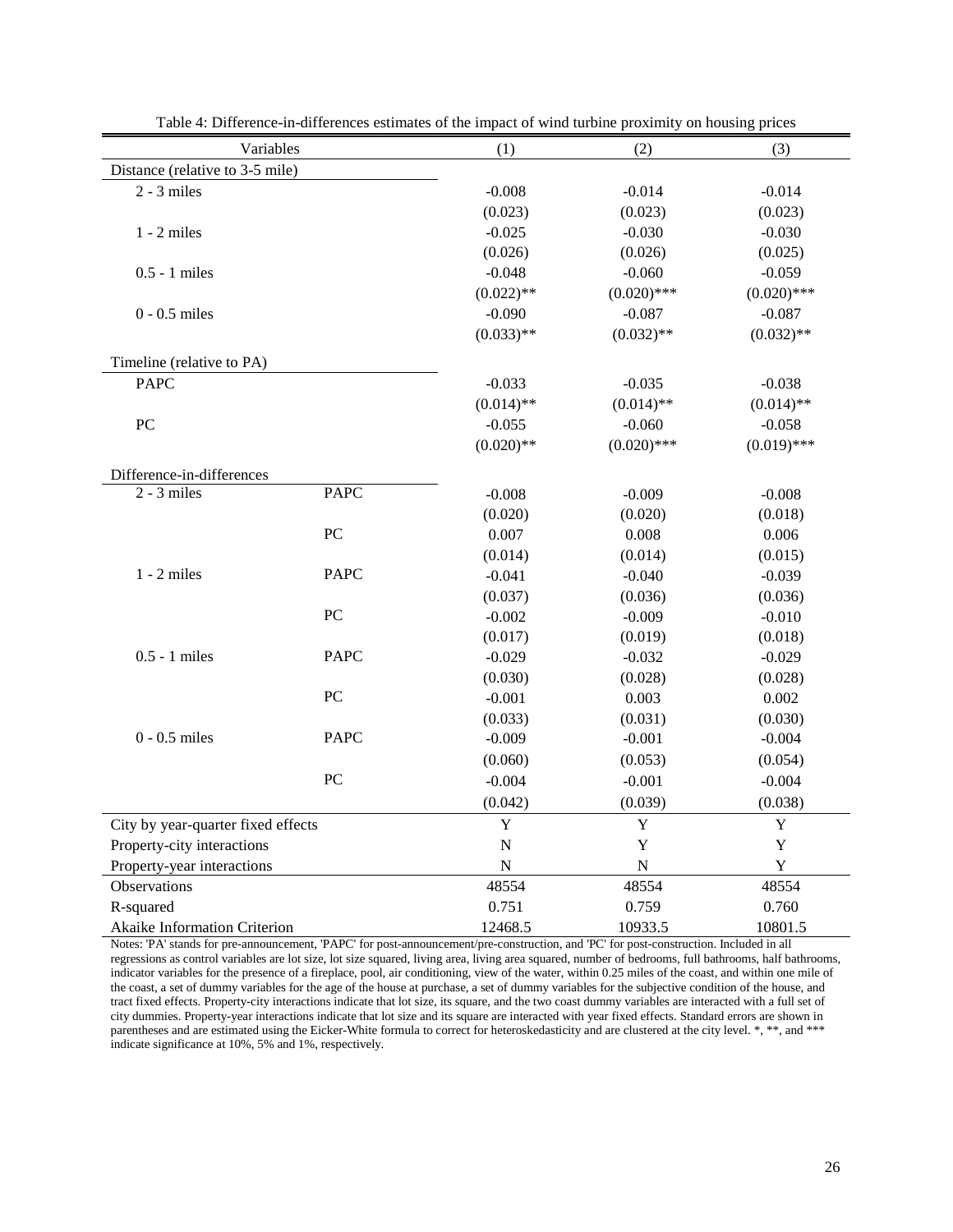|                                     | Variables   | (1)        | (2)          |
|-------------------------------------|-------------|------------|--------------|
| $2 - 3$ miles                       | <b>PAPC</b> | 0.017      | 0.019        |
|                                     |             | (0.012)    | (0.014)      |
|                                     | PC          | 0.032      | 0.032        |
|                                     |             | (0.027)    | (0.027)      |
| $1 - 2$ miles                       | <b>PAPC</b> | $-0.067$   | $-0.068$     |
|                                     |             | (0.056)    | (0.055)      |
|                                     | PC          | $-0.023$   | $-0.024$     |
|                                     |             | (0.041)    | (0.041)      |
| $0.5 - 1$ miles                     | <b>PAPC</b> | $-0.058$   | $-0.057$     |
|                                     |             | $(0.028)*$ | $(0.027)$ ** |
|                                     | <b>PC</b>   | $-0.075$   | $-0.081$     |
|                                     |             | (0.054)    | (0.052)      |
| $0 - 0.5$ miles                     | <b>PAPC</b> | 0.079      | 0.081        |
|                                     |             | (0.068)    | (0.074)      |
|                                     | PC          | 0.006      | $-0.000$     |
|                                     |             | (0.039)    | (0.037)      |
| City by year-quarter fixed effects  |             | Y          | Y            |
| Property-year interactions          |             | N          | Y            |
| <b>Observations</b>                 |             | 21414      | 21414        |
| Unique houses                       |             | 9618       | 9618         |
| R-squared                           |             | 0.897      | 0.898        |
| <b>Akaike Information Criterion</b> |             | $-12939.7$ | $-13058.9$   |

Table 5: Difference-in-differences estimates using repeat sales data

Notes: Sample includes only properties that transact more than once during the sample timeframe. Standard errors are shown in parentheses and are estimated using the Eicker-White formula to correct for heteroskedasticity and are clustered at the city level. \*, \*\*, and \*\*\* indicate significance at 10%, 5% and 1%, respectively.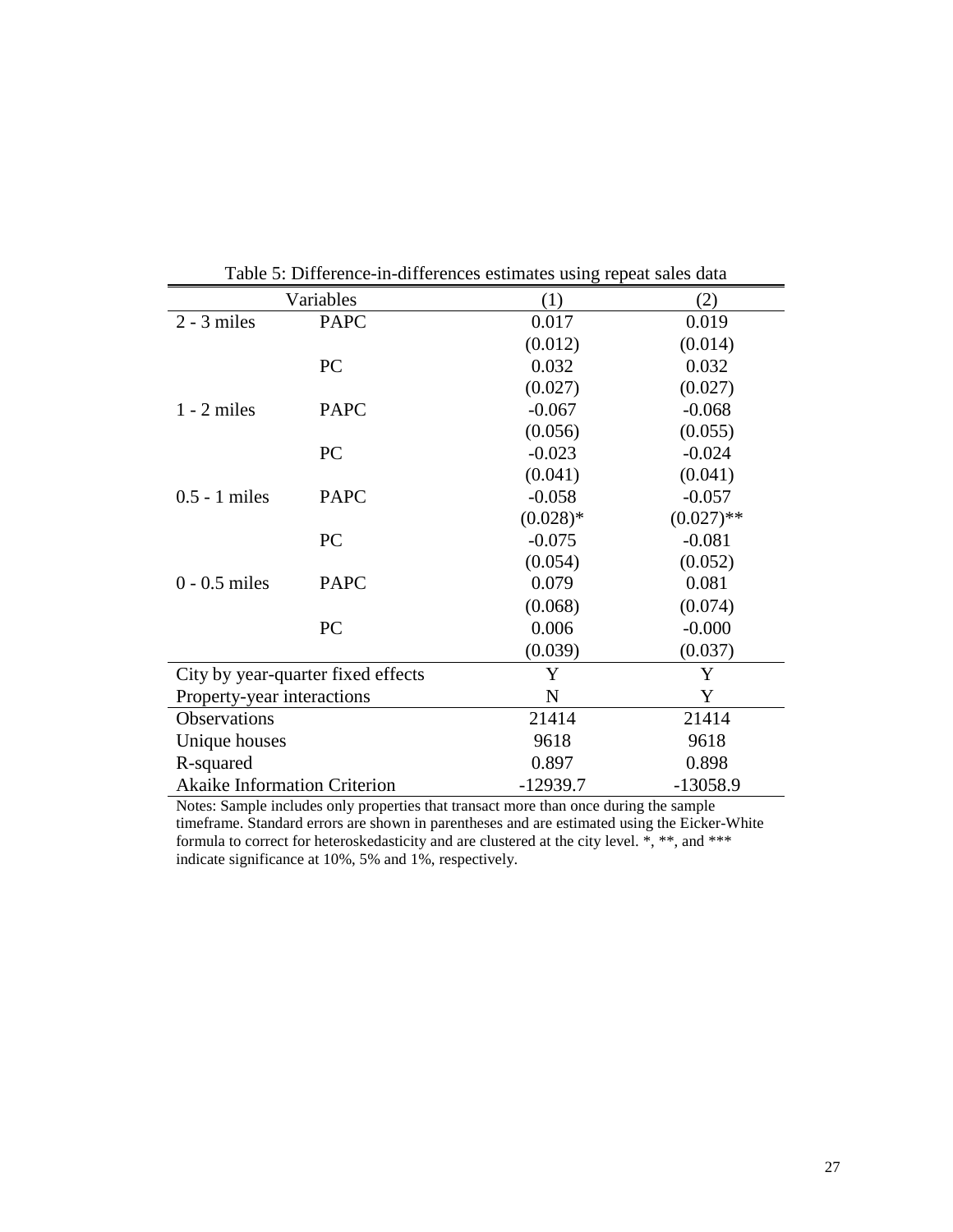| Variables                           |             | Capacity $\geq 660$ kW |            |             | Primarily residential |  |
|-------------------------------------|-------------|------------------------|------------|-------------|-----------------------|--|
|                                     |             | (1)                    | (2)        | (3)         | (4)                   |  |
| $2 - 3$ miles                       | <b>PAPC</b> | 0.003                  | 0.002      | $-0.004$    | $-0.011$              |  |
|                                     |             | (0.016)                | (0.016)    | (0.075)     | (0.061)               |  |
|                                     | PC          | $-0.011$               | $-0.012$   | $-0.045$    | $-0.043$              |  |
|                                     |             | (0.068)                | (0.069)    | (0.066)     | (0.061)               |  |
| $1 - 2$ miles                       | <b>PAPC</b> | $-0.056$               | $-0.057$   | 0.048       | 0.046                 |  |
|                                     |             | (0.053)                | (0.052)    | (0.037)     | (0.031)               |  |
|                                     | PC          | $-0.038$               | $-0.036$   | $-0.022$    | $-0.014$              |  |
|                                     |             | $(0.022)*$             | $(0.019)*$ | (0.068)     | (0.063)               |  |
| $0.5 - 1$ miles                     | <b>PAPC</b> | $-0.042$               | $-0.042$   | 0.023       | 0.022                 |  |
|                                     |             | (0.041)                | (0.038)    | (0.048)     | (0.036)               |  |
|                                     | PC          | $-0.047$               | $-0.047$   | 0.028       | 0.030                 |  |
|                                     |             | (0.041)                | (0.042)    | (0.073)     | (0.065)               |  |
| $0 - 0.5$ miles                     | <b>PAPC</b> | 0.084                  | 0.084      | $-0.028$    | $-0.034$              |  |
|                                     |             | $(0.044)*$             | $(0.044)*$ | (0.124)     | (0.126)               |  |
|                                     | PC          | 0.039                  | 0.043      | 0.073       | 0.078                 |  |
|                                     |             | (0.098)                | (0.101)    | (0.110)     | (0.115)               |  |
| City by year-quarter fixed effects  |             | Y                      | Y          | Y           | Y                     |  |
| Property-city interactions          |             | Y                      | Y          | Y           | Y                     |  |
| Property-year interactions          |             | ${\bf N}$              | Y          | $\mathbf N$ | Y                     |  |
| Observations                        |             | 23776                  | 23776      | 8206        | 8206                  |  |
| R-squared                           |             | 0.775                  | 0.776      | 0.726       | 0.729                 |  |
| <b>Akaike Information Criterion</b> |             | 7107.2                 | 7021.2     | 1929.2      | 1843.8                |  |

Table 6: Heterogeneity of impacts by turbine size and location

Notes: See notes to Table 4. The model used in Columns (1) and (3) is identical to that of Column (4) in Table 4, and the model used in Columns (2) and (4) is identical to that of Column (5) in Table 4. Columns (1) and (2) include turbines PAB, PHS, PVD, NKG. Columns (3) and (4) include PAB, PHS, TVT, NRG, NKG.